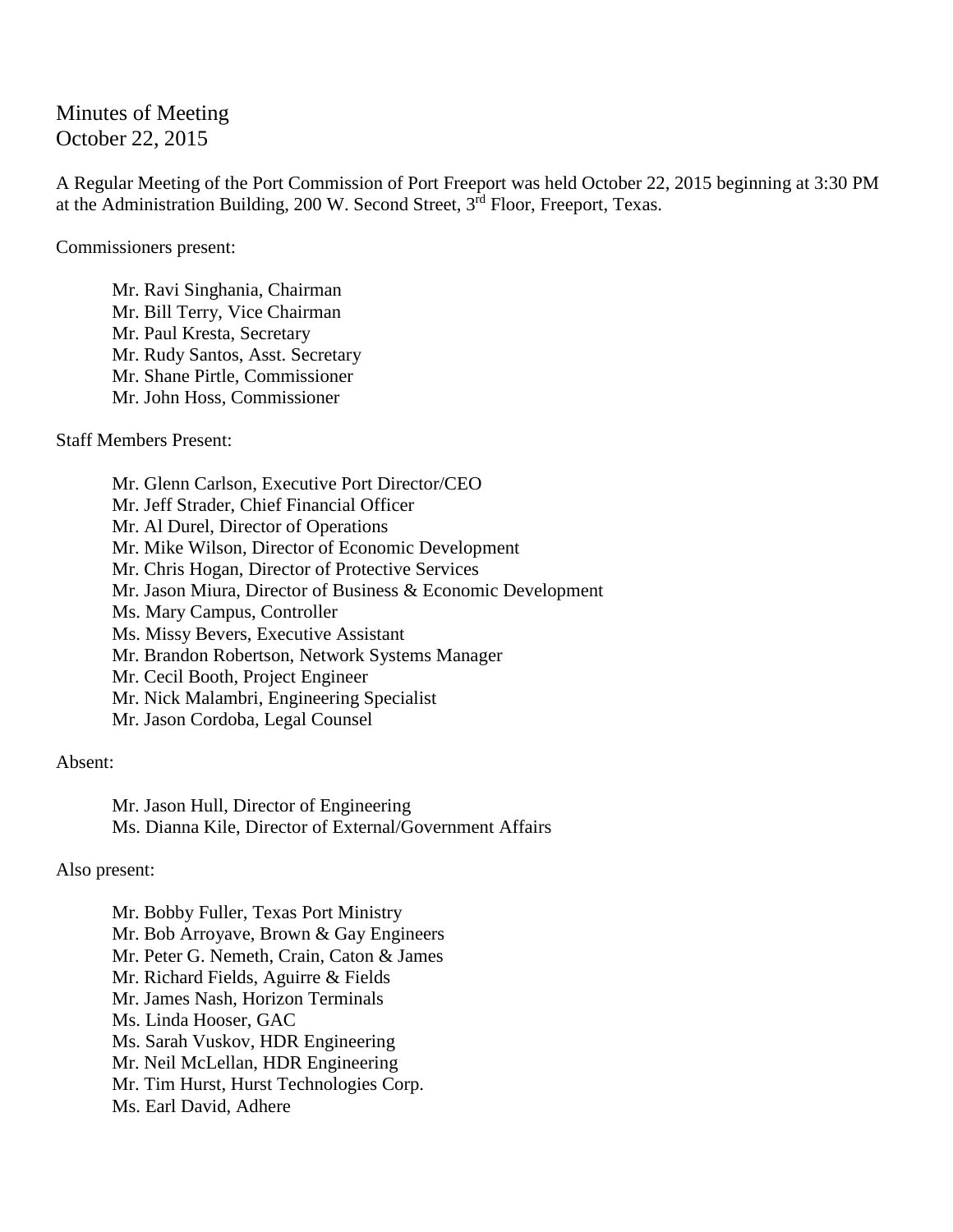Mr. Daniel Vaez, Adhere Ms. Sarah Marsh, Dole Fresh Fruit

- 1. CONVENE OPEN SESSION in accordance with Texas Government Code Section 551.001, et. seq., to review and consider the following:
- 2. Pledge of Allegiance: U.S. Flag & Texas Flag
- 3. Invocation Mr. Bobby Fuller, Texas Port Ministry
- 4. Roll Call. All members of the Board were present.
- 5. Approval of minutes from the Regular Meeting held October 1, 2015.

A motion was made by Commissioner Hoss to approve the minutes as presented. The motion was seconded by Commissioner Kresta with all Commissioners present voting in favor of the motion.

6. Approval of disbursements for the period September 1-30, 2015:

PORT FREEPORT OPERATING ACCOUNT EXPENDITURES

|       |                                       |                                                                                                                  |          | Purchase |
|-------|---------------------------------------|------------------------------------------------------------------------------------------------------------------|----------|----------|
| Check |                                       |                                                                                                                  |          | Order    |
| No.   | To                                    | For                                                                                                              | Amount   | Number   |
| 74601 | <b>GLENN CARLSON</b>                  | SALES/PROMOTION TRAVEL                                                                                           | 498.85   | N/A      |
| 74602 | VOID                                  | VOID                                                                                                             | VOID     | N/A      |
| 74603 | <b>VILLAGE OF SURFSIDE</b>            | <b>COMMUNITY EVENTS- COMMISSIONER</b>                                                                            | 100.00   | N/A      |
| 74604 | THE ATTORNEY GENERAL OF TEXAS         | <b>2015 BOND TRANSCRIPT FEE</b>                                                                                  | 9,500.00 | N/A      |
| 74605 | LIL XTREME PRODUCTIONS                | <b>COMMUNITY EVENTS</b>                                                                                          | 700.00   | N/A      |
| 74606 | <b>CITY OF FREEPORT</b>               | ELECTRICITY; WATER & GAS                                                                                         | 2,955.77 | N/A      |
| 74607 | <b>TEI STAFFING</b>                   | <b>CONTRACT LABOR EXPENSE</b>                                                                                    | 1,258.62 | N/A      |
| 74608 | <b>OFFICE UNIVERSE</b>                | <b>OFFICE SUPPLIES</b>                                                                                           | 56.54    | N/A      |
| 74609 | <b>GULFTEX VENDING</b>                | <b>OFFICE SUPPLIES</b>                                                                                           | 62.05    | N/A      |
| 74610 | <b>FEDEX</b>                          | <b>POSTAGE &amp; FREIGHT</b>                                                                                     | 54.17    | N/A      |
| 74611 | <b>MIKE WILSON</b>                    | SALES/PROMOTION TRAVEL; GOVERNMENTAL<br><b>RELATIONS</b>                                                         | 140.60   | N/A      |
| 74612 | PC CARE, INC.                         | <b>CONTRACT SERVICES</b>                                                                                         | 339.90   | N/A      |
| 74613 | <b>G&amp;K SERVICES</b>               | M&R- SECURITY BUILDING; MAINT &<br><b>OPERATIONS SUPPLIES</b>                                                    | 254.04   | 10696    |
| 74614 | LOCKWOOD, ANDREWS &<br><b>NEWNAM</b>  | CIP-DOCKS-BERTH 5 MOORING PROJECT                                                                                | 2,119.28 | 10844    |
| 74615 | <b>CULLIGAN WATER SYSTEMS</b>         | M&R-419 E. BROAD STREET                                                                                          | 655.00   | N/A      |
| 74616 | <b>MATHESON TRIGAS</b>                | M&R- BERTH 7 CRANE                                                                                               | 23.48    | N/A      |
| 74617 | <b>PARK PLACE SPORTS &amp; AWARDS</b> | <b>COMMUNITY EVENTS</b>                                                                                          | 218.80   | N/A      |
| 74618 | STEINBERG & ASSOCIATES                | <b>FREEPORT HARBOR CHANNEL IMPROVEMENT</b><br><b>PROJECT</b>                                                     | 7,500.00 | 10858    |
| 74619 | <b>BRAZORIA COUNTY SEPTIC</b>         | <b>CONTRACT SERVICES</b>                                                                                         | 1,253.00 | N/A      |
| 74620 | <b>BRAZOSPORT ROTARY CLUB</b>         | DUES & MEMBERSHIPS- ADMINISTRATION                                                                               | 66.00    | N/A      |
| 74621 | <b>BRAZOSPORT FACTS</b>               | LEGAL FEES: CIP- PETE SCHAFF BLVD<br>PAVEMENT PROJECT; CIP- PARCEL 19 PHASE<br><b>II- ASPHALT PAVING PROJECT</b> | 1,571.95 | N/A      |
| 74622 | <b>WEIGHING TECHNOLOGIES</b>          | M&R- SCALE HOUSE                                                                                                 | 1,193.50 | N/A      |
| 74623 | <b>EVCO INDUSTRIAL HARDWARE</b>       | MAINT & OPERATIONS SUPPLIES; M&R-<br><b>BERTH 7 CRANE</b>                                                        | 734.65   | N/A      |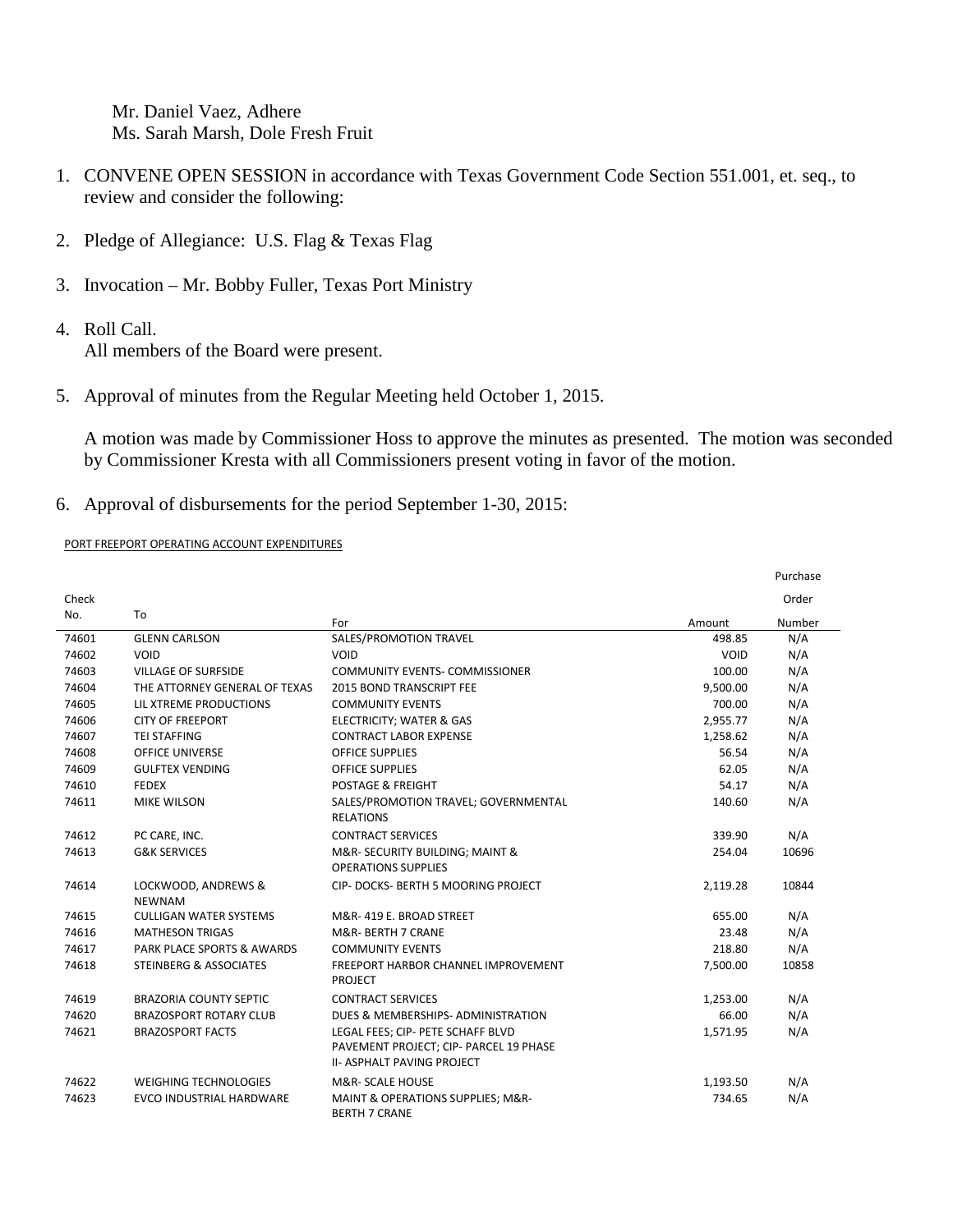| 74624 | SPRINT WASTE SERVICES                     | <b>CONTRACT SERVICES</b>                                                                                                                                                                                         | 93.00      | N/A             |
|-------|-------------------------------------------|------------------------------------------------------------------------------------------------------------------------------------------------------------------------------------------------------------------|------------|-----------------|
| 74625 | BRAZORIA COUNTY CHAMBER OF<br>COMMERCE    | <b>COMMUNITY EVENTS</b>                                                                                                                                                                                          | 400.00     | N/A             |
| 74626 | <b>CCH INCORPORATED</b>                   | <b>SUBSCRIPTIONS</b>                                                                                                                                                                                             | 331.68     | N/A             |
| 74627 | UNITED WAY OF BRAZORIA<br><b>COUNTY</b>   | <b>COMMUNITY EVENTS</b>                                                                                                                                                                                          | 700.00     | N/A             |
| 74628 | HAGEMEYER NORTH AMERICA                   | <b>OFFICE SUPPLIES</b>                                                                                                                                                                                           | 28.39      | N/A             |
| 74629 | <b>CHAMPAGNE APPLIANCES</b>               | M&R-2ND ST. ADMINISTRATION BUILDING                                                                                                                                                                              | 70.00      | N/A             |
| 74630 | KENNEMER, MASTERS &<br>LUNSFORD           | <b>CONSULTANT FEES- AUDIT</b>                                                                                                                                                                                    | 3,900.00   | 10927           |
| 74631 | ASSURANT EMPLOYEE BENEFITS                | <b>GROUP HEALTH &amp; RELATED BENEFITS</b>                                                                                                                                                                       | 2,906.83   | N/A             |
| 74632 | <b>ERC ENVIRONMENTAL</b>                  | CIP- T.S. 2 DEMOLITION PROJECT                                                                                                                                                                                   | 2,685.00   | 10940           |
| 74633 | IFM EFECTOR, INC.                         | M&R- BERTH 7 CRANE                                                                                                                                                                                               | 549.20     | 10971           |
| 74634 | CDW-G                                     | <b>CONTRACT SERVICES</b>                                                                                                                                                                                         | 3,100.00   | 10969           |
| 74635 | L.A.W. PUBLICATIONS                       | ADVERTISING- COMMUNITY                                                                                                                                                                                           | 599.00     | N/A             |
| 74636 | <b>M&amp;G TRAILER RANCH</b>              | M&R-TERMINAL OPERATIONS EQUIPMENT                                                                                                                                                                                | 258.29     | N/A             |
| 74637 | <b>BEN WESTERLIN</b>                      | AUTOMOBILE EXPENSE; TELEPHONE                                                                                                                                                                                    | 478.37     | N/A             |
| 74638 | <b>VERIZON WIRELESS</b>                   | <b>TELEPHONE</b>                                                                                                                                                                                                 | 39.99      | N/A             |
| 74639 | <b>GENTRY MOTOR PARTS</b>                 | MAINT & OPERATIONS SUPPLIES; M&R-<br>TERMINAL OPERATIONS EQUIPMENT; M&R-<br><b>VEHICLES; M&amp;R- GATE 4</b>                                                                                                     | 1,927.82   | N/A             |
| 74640 | <b>MOTOROLA SOLUTIONS</b>                 | <b>EQUIPMENT</b>                                                                                                                                                                                                 | 6,150.05   | 10998           |
| 74641 | CRAIN, CATON & JAMES                      | LEGAL FEES                                                                                                                                                                                                       | 9,600.00   | N/A             |
| 74642 | RELIANT                                   | <b>ELECTRICITY</b>                                                                                                                                                                                               | 64,637.41  | N/A             |
| 74643 | <b>ENERGIA RESOURCES</b>                  | M&R- BERTH 7 CRANE                                                                                                                                                                                               | 84.00      | N/A             |
| 74644 | PROTECTION 1 SECURITY<br>SOLUTIONS        | <b>BADGE SUPPLIES</b>                                                                                                                                                                                            | 854.00     | N/A             |
| 74645 | <b>JEFF STRADER</b>                       | <b>TELEPHONE</b>                                                                                                                                                                                                 | 273.50     | N/A             |
| 74646 | <b>BRUNO PUBLIC AFFAIRS</b>               | <b>CONSULTING FEES- OTHER</b>                                                                                                                                                                                    | 3,125.00   | 10824           |
| 74647 | <b>HARLAN ENTERPRISES</b>                 | M&R- BERTH 7 CRANE                                                                                                                                                                                               | 362.80     | N/A             |
| 74648 | <b>SWISHER &amp; SWISHER</b>              | M&R-OTHER                                                                                                                                                                                                        | 660.00     | 10896           |
| 74649 | LJA ENGINEERING                           | CIP-DOCKS-VELASCO TERMINAL                                                                                                                                                                                       | 25,551.20  | 10615           |
| 74650 | <b>SUNSTATES SECURITY</b>                 | SECURITY SERVICE FEES                                                                                                                                                                                            | 20,706.31  | N/A             |
| 74651 | <b>FAMILY FITNESS</b>                     | <b>GROUP WELLNESS</b>                                                                                                                                                                                            | 91.92      | N/A             |
| 74652 | <b>G2 PARTNERS</b>                        | <b>COMPUTER SOFTWARE</b>                                                                                                                                                                                         | 2,895.38   | 10864           |
| 74653 | SCHINDLER ELEVATOR<br>CORPORATION         | M&R-SECURITY BUILDING                                                                                                                                                                                            | 1,747.30   | N/A             |
| 74654 | SERVICE RADIO                             | M&R-SECURITY EQUIPMENT                                                                                                                                                                                           | 596.36     | N/A             |
| 74655 | NICHOLAS MALAMBRI                         | CIP-DOCKS-BERTH 5 MOORING PROJECT;<br>CIP- ROADS- TURNING BASIN ROAD; CIP-<br>PARCEL 19 PHASE II- ASPHALT PAVING<br>PROJECT; CIP- B7 BACKLANDS CONCRETE<br>DEVELOPMENT PROJECT; AUTOMOBILE<br>EXPENSE; TELEPHONE | 221.63     | N/A             |
| 74656 | <b>STERLING STRUCTURES</b>                | CIP- NEW ADMINISTRATION BUILDING                                                                                                                                                                                 | 362,398.12 | 10837           |
| 74657 | MIMECAST NORTH AMERICA                    | <b>CONTRACT SERVICES</b>                                                                                                                                                                                         | 155.75     | N/A             |
| 74658 | K.R. ADAMS                                | <b>CONSULTANT FEES- OTHER</b>                                                                                                                                                                                    | 750.00     | 10897           |
| 74659 | <b>CRAWFORD ELECTRIC SUPPLY</b>           | M&R-DOCKS BERTH- 7- VT; M&R- PARCEL 25                                                                                                                                                                           | 1,520.64   | N/A             |
| 74660 | DIANNA KILE                               | SALES/PROMOTION TRAVEL; TELEPHONE                                                                                                                                                                                | 987.73     | N/A             |
| 74661 | PORTA KING BUILDING SYSTEM                | EQUIPMENT                                                                                                                                                                                                        | 34,307.72  | 10921;<br>10922 |
| 74662 | <b>WAYPOINT BUSINESS SOLUTIONS</b>        | M&R- OFFICE EQUIPMENT; CONSULTANT<br><b>FEES-OTHER</b>                                                                                                                                                           | 3,073.27   | 10966           |
| 74663 | APPLIED INDUSTRIAL<br><b>TECHNOLOGIES</b> | M&R- BERTH 7 CRANE                                                                                                                                                                                               | 186.57     | N/A             |
| 74664 | CALLIE COLSTON                            | <b>GOVERNMENTAL RELATIONS-</b><br><b>COMMISSIONER</b>                                                                                                                                                            | 110.19     | N/A             |
| 74665 | VINCENT GONZALEZ DEL VALLE                | <b>EMPLOYMENT RELATED EXPENSE</b>                                                                                                                                                                                | 818.64     | N/A             |
| 74666 | ZPMC NORTH AMERICA, INC.                  | M&R- BERTH 7 CRANE                                                                                                                                                                                               | 4,800.00   | 10916           |
| 74667 | TIME MANAGEMENT                           | <b>LEASE EXPENSE</b>                                                                                                                                                                                             | 1,400.00   | N/A             |
| 74668 | TEI STAFFING                              | <b>CONTRACT LABOR EXPENSE</b>                                                                                                                                                                                    | 1,300.12   | N/A             |
| 74669 | SPECIALTIES COMPANY                       | M&R- BERTH 7 CRANE                                                                                                                                                                                               | 976.68     | N/A             |
| 74670 | FEDEX                                     | POSTAGE & FREIGHT                                                                                                                                                                                                | 188.98     | N/A             |
| 74671 | AL DUREL                                  | <b>GOVERNMENTAL RELATIONS</b>                                                                                                                                                                                    | 47.32      | N/A             |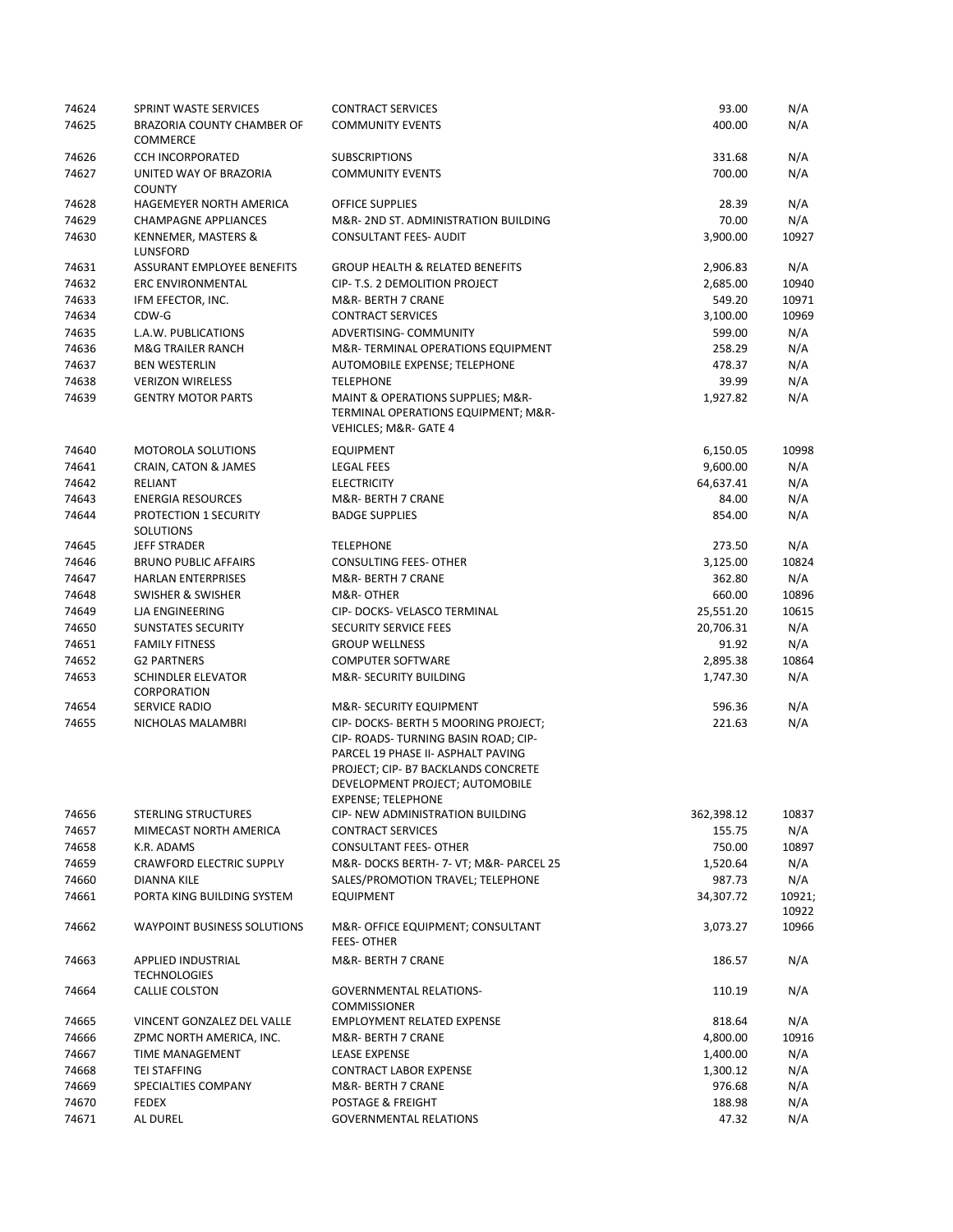| 74672 | RODNEY BLACKSTOCK                                  | <b>TECHNICAL TRAINING</b>                                     | 222.70     | N/A   |
|-------|----------------------------------------------------|---------------------------------------------------------------|------------|-------|
| 74673 | DONNIE JOE EVANS                                   | <b>TELEPHONE</b>                                              | 25.00      | N/A   |
| 74674 | DAVID LOPEZ                                        | <b>TELEPHONE</b>                                              | 15.00      | N/A   |
| 74675 | CONSTANTINO MARTINEZ                               | <b>TELEPHONE</b>                                              | 15.00      | N/A   |
| 74676 | <b>NANCY STEPHENS</b>                              | AUTOMOBILE EXPENSE- FTZ; TELEPHONE                            | 115.28     | N/A   |
| 74677 | <b>WASTE MANAGEMENT</b>                            | <b>CONTRACT SERVICES</b>                                      | 370.84     | N/A   |
| 74678 | <b>G&amp;K SERVICES</b>                            | <b>MAINT &amp; OPERATIONS SUPPLIES</b>                        | 95.43      | 10696 |
| 74679 | LOWE'S                                             | M&R- BERTH 7 CRANE; M&R- BUILDINGS<br><b>BERTH 7</b>          | 1,350.89   | N/A   |
| 74680 | STEWART & STEVENSON SERVICES                       | M&R-TERMINAL OPERATIONS EQUIPMENT                             | 3,896.05   | N/A   |
| 74681 | <b>TEXAS ASSOCIATION OF COUNTIES</b>               | PREPAID INSURANCE                                             | 6,013.00   | N/A   |
| 74682 | <b>MATHESON TRIGAS</b>                             | <b>MAINT &amp; OPERATIONS SUPPLIES</b>                        | 170.35     | N/A   |
| 74683 | KILLUM PEST CONTROL                                | M&R-GATE 4                                                    | 60.00      | N/A   |
| 74684 | BRAZORIA COUNTY APPRAISAL<br><b>DISTRICT</b>       | 4TH QUARTER APPRAISAL DISTRICT FEES                           | 8,645.25   | N/A   |
| 74685 | <b>BRAZOSPORT ROTARY CLUB</b>                      | DUES & MEMBERSHIPS- ADMINISTRATION                            | 66.00      | N/A   |
| 74686 | <b>SUPERIOR FABRICATION</b>                        | M&R- BERTH 7 CRANE                                            | 110.00     | N/A   |
| 74687 | NORTHERN TOOL & EQUIPMENT                          | M&R-VEHICLES                                                  | 29.99      | N/A   |
| 74688 | BRAZORIA COUNTY CLERKS OFFICE                      | <b>OFFICE SUPPLIES</b>                                        | 200.00     | N/A   |
| 74689 | <b>VELASCO DRAINAGE DISTRICT</b>                   | BERTH 2 FLOODWALL MODIFICATION<br>PROJECT                     | 3,800.00   | N/A   |
| 74690 | <b>ERC ENVIRONMENTAL</b><br><b>CONSULTANTS</b>     | <b>CIP-OTHER</b>                                              | 12,720.00  | 10964 |
| 74691 | AT&T                                               | <b>TELEPHONE</b>                                              | 846.61     | N/A   |
| 74692 | DOYLE & WACHTSTETTER                               | TERMINAL ST. & 2ND ST. INTERSECTION<br><b>REPAIRS</b>         | 3,143.50   | 10999 |
| 74693 | <b>IFM EFECTOR</b>                                 | M&R- BERTH 7 CRANE                                            | 723.97     | N/A   |
| 74694 | <b>MARVIN HOOSER</b>                               | <b>TELEPHONE</b>                                              | 15.00      | N/A   |
| 74695 | AT&T                                               | <b>TELEPHONE</b>                                              | 2,701.91   | N/A   |
| 74696 | PROMOTIONS UNLIMITED                               | PROMOTIONAL ITEMS                                             | 130.50     | N/A   |
| 74697 | <b>GRAINGER</b>                                    | M&R-T.S. 2                                                    | 161.86     | N/A   |
| 74698 | AT&T                                               | <b>TELEPHONE</b>                                              | 304.46     | N/A   |
| 74699 | <b>QUILL CORPORATION</b>                           | <b>OFFICE SUPPLIES</b>                                        | 118.99     | N/A   |
| 74700 | RANDY APARICIO                                     | <b>TELEPHONE</b>                                              | 15.00      | N/A   |
| 74701 | DARLENE WINKLER                                    | COMMUNITY EVENTS; TECHNICAL TRAINING                          | 1,773.14   | N/A   |
| 74702 | <b>VERIZON WIRELESS</b>                            | <b>TELEPHONE</b>                                              | 151.98     | N/A   |
| 74703 | ON HOLD MARKETING WORKS                            | <b>LEASE EXPENSE</b>                                          | 39.00      | N/A   |
| 74704 | <b>JASON HULL</b>                                  | <b>GOVERNMENTAL RELATIONS; TELEPHONE</b>                      | 163.03     | N/A   |
| 74705 | <b>MOFFATT &amp; NICHOL</b>                        | CIP- DOCKS VELASCO TERMINAL                                   | 240,499.07 | 10725 |
| 74706 | RELIANT                                            | <b>ELECTRICITY</b>                                            | 16.38      | N/A   |
| 74707 | <b>GUIDRY NEWS SERVICE</b>                         | <b>SUBSCRIPTIONS</b>                                          | 300.00     | N/A   |
| 74708 | CANON SOLUTIONS AMERICA                            | M&R- OFFICE EQUIPMENT                                         | 243.99     | N/A   |
| 74709 | <b>CENTERPOINT ENERGY</b>                          | <b>WATER &amp; GAS</b>                                        | 22.33      | N/A   |
| 74710 | <b>COMCAST BUSINESS</b>                            | <b>CONTRACT SERVICES</b>                                      | 2,605.39   | N/A   |
| 74711 | <b>SUBURBAN PROPANE</b>                            | FUEL/OIL- GENERAL; FUEL- SECURITY                             | 312.12     | 10865 |
| 74712 | <b>QUALITY TURF FARMS</b>                          | M&R- MSC LEASE FACILITIES; M&R- OTHER                         | 5,888.15   | 10776 |
| 74713 | WILLIAM G. FOX                                     | <b>SALES/ PROMOTION TRAVEL</b>                                | 601.17     | N/A   |
| 74714 | SUNSTATES SECURITY                                 | SECURITY SERVICE FEES                                         | 23,687.16  | N/A   |
| 74715 | FMF, INC.                                          | <b>CONTRACT LABOR EXPENSE</b>                                 | 6,400.00   | 10895 |
| 74716 | <b>BRANDON ROBERTSON</b>                           | AUTOMOBILE EXPENSE; TELEPHONE                                 | 107.78     | N/A   |
| 74717 | DONALD MULLETT                                     | <b>TELEPHONE</b>                                              | 25.00      | N/A   |
| 74718 | <b>CECIL BOOTH</b>                                 | CIP- PARCEL 19 PHASE II- ASPHALT PAVING<br>PROJECT; TELEPHONE | 196.00     | N/A   |
| 74719 | <b>FREESE &amp; NICHOLS</b>                        | BERTH 2 FLOODWALL MODIFICATION<br><b>PROJECT</b>              | 2,339.38   | 10851 |
| 74720 | <b>CRAWFORD ELECTRIC SUPPLY</b>                    | M&R-DOCKS BERTH 7- VT; M&R PARCEL 25                          | 220.13     | N/A   |
| 74721 | SULLIVAN WIRE ROPE & RIGGING                       | M&R- BERTH 7 CRANE                                            | 16,905.30  | 10993 |
| 74722 | AMERICAN ASSOCIATION OF PORT<br><b>AUTHORITIES</b> | <b>TECHNICAL TRAINING</b>                                     | 950.00     | N/A   |
| 74723 | ZENO IMAGING                                       | M&R- OFFICE EQUIPMENT                                         | 239.23     | N/A   |
| 74724 | <b>BRIAN L. BLACK</b>                              | <b>EMPLOYMENT RELATED EXPENSE</b>                             | 1,153.81   | N/A   |
| 74725 | <b>TEI STAFFING</b>                                | <b>CONTRACT LABOR EXPENSE</b>                                 | 683.24     | N/A   |
| 74726 | OFFICE UNIVERSE, INC.                              | OFFICE SUPPLIES                                               | 96.70      | N/A   |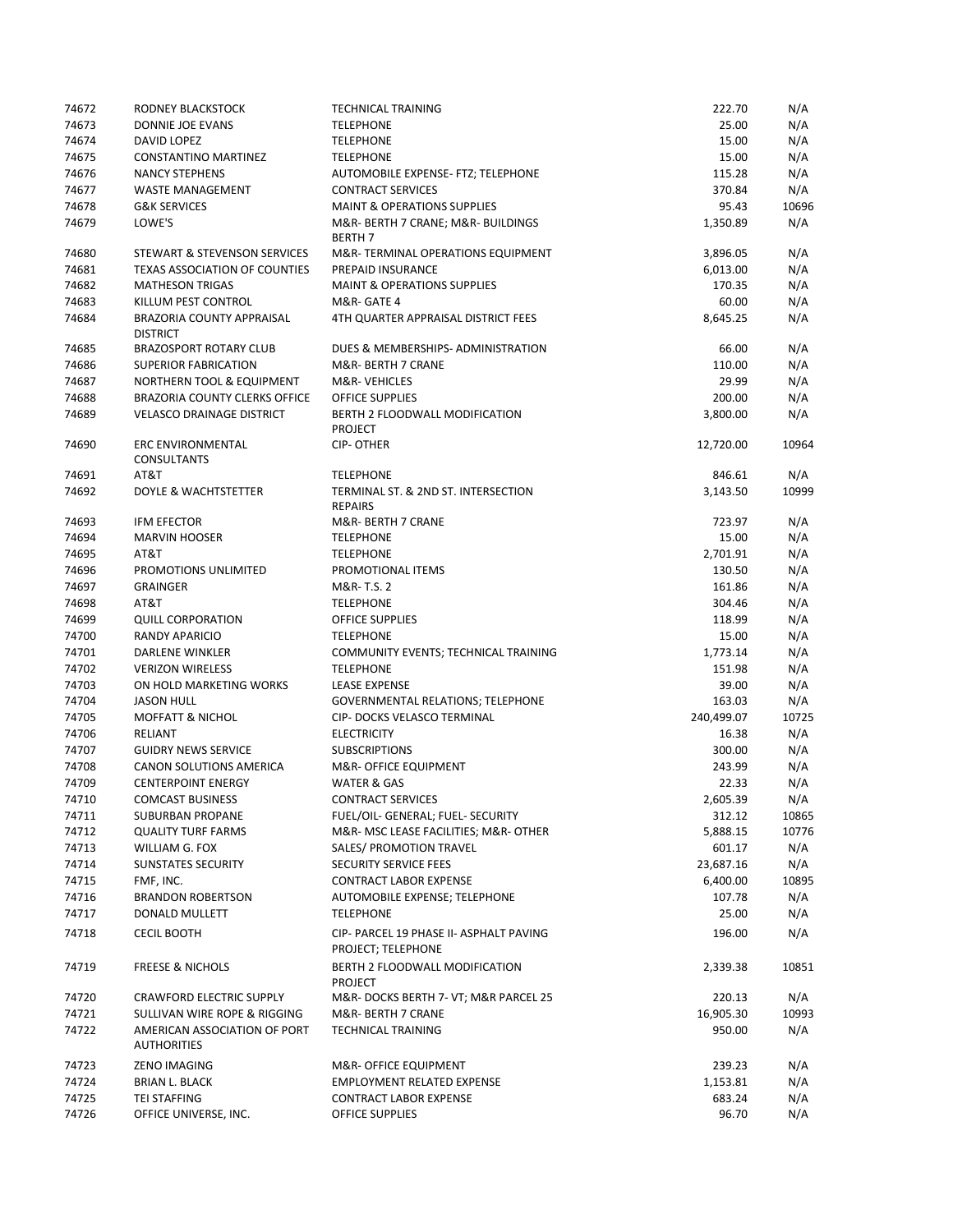| 74727 | <b>WILLIAMS DIESEL</b>                           | M&R- CRANE; M&R- TERMINAL OPERATIONS<br><b>EQUIPMENT</b>                                                                                                                                                                                                                                                 | 810.25    | N/A                                 |
|-------|--------------------------------------------------|----------------------------------------------------------------------------------------------------------------------------------------------------------------------------------------------------------------------------------------------------------------------------------------------------------|-----------|-------------------------------------|
| 74728 | <b>GULFTEX VENDING</b>                           | <b>OFFICE SUPPLIES</b>                                                                                                                                                                                                                                                                                   | 192.40    | N/A                                 |
| 74729 | <b>FEDEX</b>                                     | POSTAGE & FREIGHT                                                                                                                                                                                                                                                                                        | 49.74     | N/A                                 |
| 74730 | MIKE WILSON                                      | INS. CLAIMS- VISION- DEPENDENT                                                                                                                                                                                                                                                                           | 129.00    | N/A                                 |
| 74731 | <b>NANCY STEPHENS</b>                            | <b>FLEXIBLE SPENDING EMPLOYEE</b><br>REIMBURSEMENT                                                                                                                                                                                                                                                       | 415.10    | N/A                                 |
| 74732 | <b>G&amp;K SERVICES</b>                          | MAINT & OPERATIONS SUPPLIES; M&R-<br>SECURITY BUILDING; M&R- 2ND ST.                                                                                                                                                                                                                                     | 331.31    | 10696                               |
| 74733 | SUPERIOR CLEANING SERVICE                        | ADMINISTRATION BUILDING<br>M&R-2ND ST. ADMINISTRATION BUILDING;<br>M&R- OPERATIONS BUILDING; M&R-<br>SECURITY BUILDING; M&R-T.S. 1; M&R-T.S.<br>2; M&R-TERMINAL OPERATIONS<br>EQUIPMENT; M&R- BUILDINGS BERTH 7;                                                                                         | 3,377.00  | 10779                               |
| 74734 | GIROUARD'S ACE HARDWARE                          | M&R-T.S. 3<br>MAINT & OPERATIONS SUPPLIES; M&R-<br>TERMINAL OPERATIONS EQUIPMENT; M&R-<br>VEHICLES; M&R- BERTH 7 CRANE; M&R- 2ND<br>ST. ADMINISTRATION BUILDING; M&R- GATE<br>8- GUARD BUILDING; M&R- GATE 4; M&R-<br>GATE 14; M&R- SECURITY BUILDING; M&R-<br>BUILDINGS BERTH 7; M&R- T.S. 1; M&R- T.S. | 997.00    | N/A                                 |
| 74735 | <b>CULLIGAN WATER SYSTEMS</b>                    | 3; M&R- DOCKS BERTH 7- VT<br>M&R-T.S. 1; M&R-2ND ST. ADMINISTRATION<br>BUILDING; M&R- OPERATIONS BUILDING;<br>M&R-BUILDINGS BERTH 7                                                                                                                                                                      | 714.25    | 10923                               |
| 74736 | <b>MATHESON TRIGAS</b>                           | <b>MAINT &amp; OPERATIONS SUPPLIES</b>                                                                                                                                                                                                                                                                   | 177.00    | N/A                                 |
| 74737 | <b>VICTORY INSURANCE</b>                         | <b>INSURANCE EXPENSE</b>                                                                                                                                                                                                                                                                                 | 185.00    | N/A                                 |
| 74738 | UNION PACIFIC RAILROAD                           | <b>LEASE EXPENSE</b>                                                                                                                                                                                                                                                                                     | 57,371.00 | N/A                                 |
| 74739 | SPRINT WASTE SERVICES                            | <b>CONTRACT SERVICES</b>                                                                                                                                                                                                                                                                                 | 391.69    | N/A                                 |
| 74740 | STROUHAL TIRE COMPANY                            | M&R-TERMINAL OPERATIONS EQUIPMENT;<br>M&R- CRANE                                                                                                                                                                                                                                                         | 1,305.00  | N/A                                 |
| 74741 | <b>TURNKEY ELECTRIC</b>                          | M&R-PARCEL 25                                                                                                                                                                                                                                                                                            | 4,247.79  | N/A                                 |
| 74742 | <b>TEXAS DEPARTMENT OF</b><br><b>AGRICULTURE</b> | DUES, MEMBERSHIPS & LICENSE FEES                                                                                                                                                                                                                                                                         | 485.00    | N/A                                 |
| 74743 | <b>IFM EFECTOR</b>                               | M&R- BERTH 7 CRANE                                                                                                                                                                                                                                                                                       | 1,292.56  | N/A                                 |
| 74744 | <b>WHOLESALE ELECTRIC</b>                        | M&R-WAREHOUSE 51                                                                                                                                                                                                                                                                                         | 33.75     | N/A                                 |
| 74745 | <b>COMCAST</b>                                   | <b>CONTRACT SERVICES</b>                                                                                                                                                                                                                                                                                 | 214.22    | N/A                                 |
| 74746 | <b>VICKI SMITH</b>                               | <b>TELEPHONE</b>                                                                                                                                                                                                                                                                                         | 75.00     | N/A                                 |
| 74747 | <b>DETAIL PRODUCTS</b>                           | <b>OFFICE SUPPLIES</b>                                                                                                                                                                                                                                                                                   | 73.71     | N/A                                 |
| 74748 | J. O'BRIEN COMPANY                               | <b>BADGE SUPPLIES</b>                                                                                                                                                                                                                                                                                    | 583.82    | N/A                                 |
| 74749 | PBK, INC                                         | M&R- OPERATIONS BUILDING: CIP- OTHER<br>ELECTRICAL DISTRIBUTION; CIP- T.S. 2<br>DEMOLITION PROJECT; CIP- EOC- CUSTOMS &<br><b>BORDER PROTECTION</b>                                                                                                                                                      | 46,434.60 | 10819;<br>10632;<br>10909;<br>10957 |
| 74750 | AIRGAS USA, LLC.                                 | <b>MAINT &amp; OPERATIONS SUPPLIES</b>                                                                                                                                                                                                                                                                   | 52.29     | N/A                                 |
| 74751 | PROTECTION 1 SECURITY<br><b>SOLUTIONS</b>        | BADGE SUPPLIES; M&R- GATE 14; M&R-<br>SECURITY EQUIPMENT                                                                                                                                                                                                                                                 | 4,348.00  | N/A                                 |
| 74752 | PRATHER & HARLAN AC                              | M&R- CRANE; M&R- BERTH 7 CRANE                                                                                                                                                                                                                                                                           | 370.50    | N/A                                 |
| 74753 | PAUL F. RICHARDSON &<br><b>ASSOCIATES</b>        | FREEPORT HARBOR CHANNEL IMPROVEMENT<br><b>PROJECT</b>                                                                                                                                                                                                                                                    | 65,321.25 | 10610                               |
| 74754 | HURT COMPANY                                     | FUEL/OIL- GENERAL; FUEL/OIL- CRANE                                                                                                                                                                                                                                                                       | 3,035.13  | 11007                               |
| 74755 | SUNSTATES SECURITY                               | SECURITY SERVICE FEES                                                                                                                                                                                                                                                                                    | 22,850.65 | N/A                                 |
| 74756 | SERVICE RADIO                                    | M&R-SECURITY EQUIPMENT                                                                                                                                                                                                                                                                                   | 314.76    | N/A                                 |
| 74757 | AUDRY FULLER                                     | <b>TELEPHONE</b>                                                                                                                                                                                                                                                                                         | 15.00     | N/A                                 |
| 74758 | BAY AREA FIRE & SAFETY                           | CIP- T.S. 2 DEMOLITION PROJECT                                                                                                                                                                                                                                                                           | 4,080.00  | 11006                               |
| 74759 | K.R. ADAMS                                       | <b>CONSULTANT FEES- OTHER</b>                                                                                                                                                                                                                                                                            | 1,000.00  | 10897                               |
| 74760 | <b>CRAWFORD ELECTRIC SUPPLY</b>                  | M&R- PARCEL 25; M&R- BERTH 7 CRANE;<br>M&R-DOCKS BERTH 7- VT                                                                                                                                                                                                                                             | 900.93    | N/A                                 |
| 74761 | <b>GLOMAR INTERNATIONAL</b>                      | M&R- BERTH 7 CRANE                                                                                                                                                                                                                                                                                       | 1,348.70  | N/A                                 |
| 74762 | APPLIED INDUSTRIAL<br><b>TECHNOLOGIES</b>        | M&R- BERTH 7 CRANE                                                                                                                                                                                                                                                                                       | 2,516.83  | 10972                               |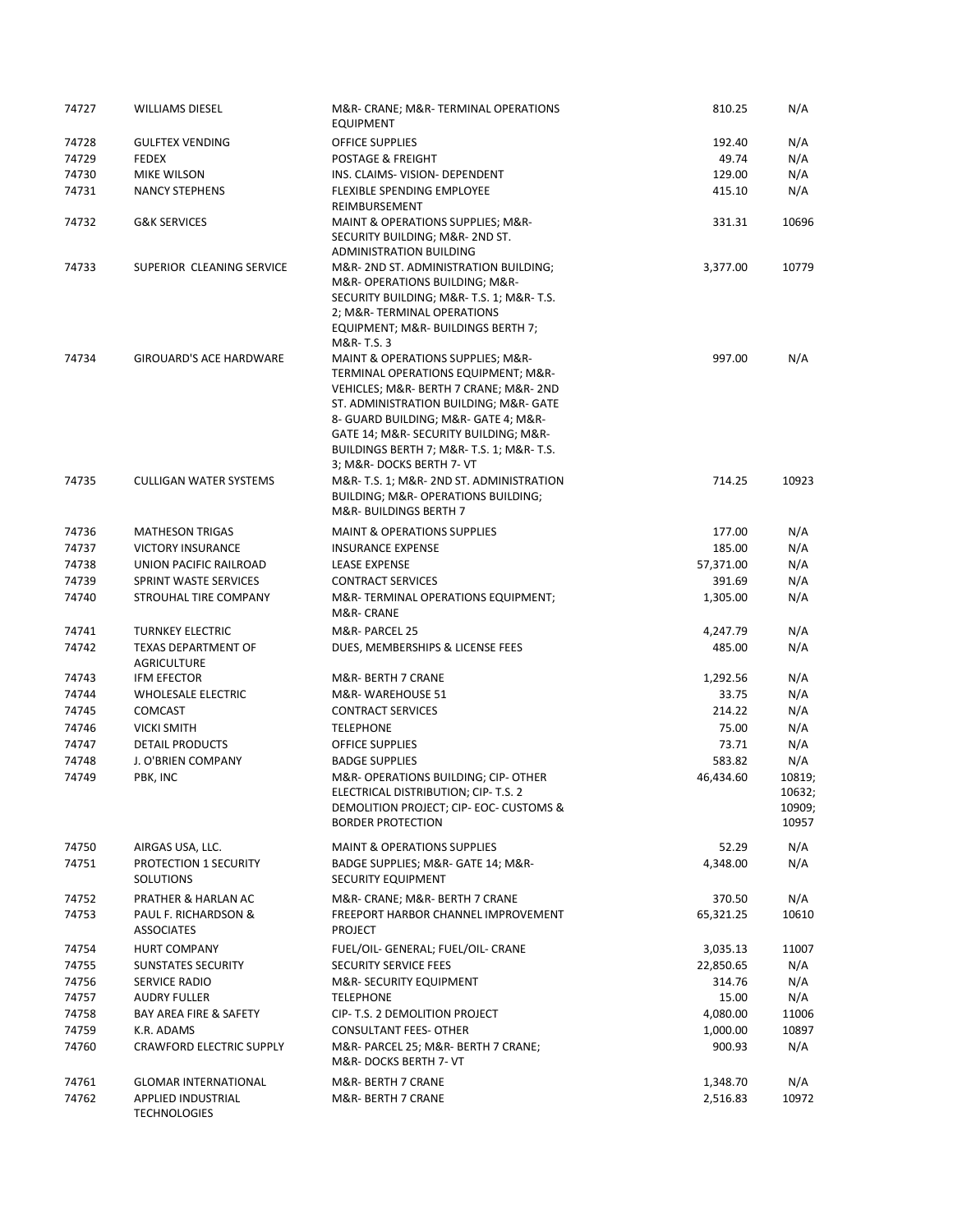| 74763          | APPLIED CONCEPTS, INC                                 | <b>VEHICLES</b>                                                                                                                                                                            | 1,710.00           | 10984      |
|----------------|-------------------------------------------------------|--------------------------------------------------------------------------------------------------------------------------------------------------------------------------------------------|--------------------|------------|
| 74764          | <b>CALLIE COLSTON</b>                                 | <b>COMMUNITY EVENTS</b>                                                                                                                                                                    | 12.54              | N/A        |
| 74765          | <b>TEREX GLOBAL</b>                                   | M&R- CRANE                                                                                                                                                                                 | 649.57             | N/A        |
| 74766          | <b>CENTERPOINT ENERGY</b>                             | TERMINAL ST. & 2ND ST. INTERSECTION<br><b>REPAIRS</b>                                                                                                                                      | 15,262.21          | N/A        |
| 74767          | BRAZORIA COUNTY TACTICAL<br><b>OFFICERS</b>           | <b>TECHNICAL TRAINING</b>                                                                                                                                                                  | 650.00             | N/A        |
| 74768          | <b>HEB- LAKE JACKSON</b>                              | <b>COMMUNITY EVENTS</b>                                                                                                                                                                    | 416.15             | N/A        |
| 74769          | <b>JEFF STRADER</b>                                   | <b>TELEPHONE</b>                                                                                                                                                                           | 273.50             | N/A        |
| 74770          | <b>CITY OF FREEPORT</b>                               | <b>LEASE EXPENSE</b>                                                                                                                                                                       | 10,000.00          | N/A        |
| 74771          | <b>CITY OF FREEPORT</b>                               | WATER & GAS                                                                                                                                                                                | 56.04              | N/A        |
| 74772          | <b>CITY OF FREEPORT</b>                               | WATER & GAS                                                                                                                                                                                | 15.48              | N/A        |
| 74773          | <b>CITY OF FREEPORT</b>                               | <b>WATER &amp; GAS</b>                                                                                                                                                                     | 14,459.97          | N/A        |
|                |                                                       |                                                                                                                                                                                            |                    |            |
| 74774          | <b>CITY OF FREEPORT</b>                               | WATER & GAS                                                                                                                                                                                | 15.48              | N/A        |
| 74775          | <b>CITY OF FREEPORT</b>                               | <b>WATER &amp; GAS</b>                                                                                                                                                                     | 43.32              | N/A        |
| 74776          | <b>TEI STAFFING</b>                                   | <b>CONTRACT LABOR EXPENSE</b>                                                                                                                                                              | 636.12             | N/A        |
| 74777          | PETTY CASH                                            | M&R- BERTH 7 CRANE; M&R- SECURITY<br>BUILDING; M&R- OTHER; PETTY CASH;<br>ADVERTISING- COMMUNITY; COMMUNITY<br>EVENTS; GOVERNMENTAL RELATIONS; OFFICE<br>SUPPLIES; POSTAGE & FREIGHT; M&R- | 815.36             | N/A        |
|                |                                                       | <b>VEHICLES</b>                                                                                                                                                                            |                    |            |
| 74778          | <b>GULFTEX VENDING</b>                                | <b>OFFICE SUPPLIES</b>                                                                                                                                                                     | 195.65             | N/A        |
| 74779          | <b>FEDEX</b>                                          | POSTAGE & FREIGHT; FREEPORT HARBOR<br>CHANNEL IMPROVEMENT PROJECT                                                                                                                          | 17.40              | N/A        |
| 74780          | <b>MIKE WILSON</b>                                    | SALES/PROMOTION TRAVEL                                                                                                                                                                     | 78.48              | N/A        |
| 74781          | <b>GULF COAST PAPER COMPANY</b>                       | <b>OFFICE SUPPLIES</b>                                                                                                                                                                     | 829.80             | N/A        |
| 74782          | PC CARE                                               | <b>CONTRACT SERVICES</b>                                                                                                                                                                   | 385.00             | N/A        |
| 74783          | <b>G&amp;K SERVICES</b>                               | <b>MAINT &amp; OPERATIONS SUPPLIES</b>                                                                                                                                                     | 78.15              | N/A        |
| 74784          | STEWART & STEVENSON SERVICES                          | M&R-TERMINAL OPERATIONS EQUIPMENT                                                                                                                                                          | 653.38             | N/A        |
| 74785          | <b>CULLIGAN WATER SYSTEMS</b>                         | M&R-419 E. BROAD STREET                                                                                                                                                                    | 70.00              | N/A        |
|                |                                                       |                                                                                                                                                                                            |                    |            |
| 74786<br>74787 | PAUL SCOTT ABBOTT<br><b>BRAZOSPORT FACTS</b>          | AD DEVELOPMENT SERVICES<br>CIP- T.S. 2 DEMOLITION PROJECT; LEGAL FEES;<br>ADVERTISING- COMMUNITY                                                                                           | 265.00<br>1,289.60 | N/A<br>N/A |
| 74788          | SPRINT WASTE SERVICES                                 | <b>CONTRACT SERVICES</b>                                                                                                                                                                   | 1,109.39           | N/A        |
| 74789          | STROUHAL TIRE COMPANY                                 | M&R-TERMINAL OPERATIONS EQUIPMENT                                                                                                                                                          | 253.00             | N/A        |
| 74790          | DUE NORTH CONSULTING                                  | <b>ADVERTISING-FTZ</b>                                                                                                                                                                     | 2,187.00           | 11003      |
| 74791          | <b>DOOLEY TACKABERRY</b>                              | SAFETY VEST SUPPLIES; OFFICE SUPPLIES                                                                                                                                                      | 296.00             | N/A        |
| 74792          | <b>SHRED IT HOUSTON</b>                               | <b>OFFICE SUPPLIES</b>                                                                                                                                                                     | 125.59             |            |
|                |                                                       | <b>EMPLOYMENT RELATED EXPENSE</b>                                                                                                                                                          |                    | N/A        |
| 74793          | U.S. HEALTHWORKS MEDICAL<br><b>GROUP</b>              |                                                                                                                                                                                            | 90.00              | N/A        |
| 74794          | <b>ERC ENVIRONMENTAL</b><br><b>CONSULTANTS</b>        | CIP- T.S. 2 DEMOLITION PROJECT                                                                                                                                                             | 2,000.00           | 10961      |
| 74795          | AT&T                                                  | <b>TELEPHONE</b>                                                                                                                                                                           | 132.78             | N/A        |
| 74796          | AT&T                                                  | <b>TELEPHONE</b>                                                                                                                                                                           | 102.50             | N/A        |
| 74797          | ELIZABETH SARDELICH                                   | <b>EMPLOYMENT RELATED EXPENSE</b>                                                                                                                                                          | 150.00             | N/A        |
| 74798          | DANIEL'S RENTALS & STORAGE                            | <b>COMMUNITY EVENTS</b>                                                                                                                                                                    | 25.00              | N/A        |
| 74799          | <b>INTEGRATED ARCHITECTURE &amp;</b><br><b>DESIGN</b> | <b>CIP- NEW ADMINISTRATION BUILDING</b>                                                                                                                                                    | 6,948.60           | 10605      |
| 74800          | AT&T                                                  | <b>TELEPHONE</b>                                                                                                                                                                           | 470.98             | N/A        |
| 74801          | THE LINCOLN NATIONAL LIFE                             | <b>GROUP HEALTH &amp; RELATED BENEFITS</b>                                                                                                                                                 | 664.95             | N/A        |
| 74802          | <b>BEN WESTERLIN</b>                                  | FLEXIBLE SPENDING EMPLOYEE<br>REIMBURSEMENT                                                                                                                                                | 120.98             | N/A        |
| 74803          | SUN LIFE & HEALTH INSURANCE                           | <b>GROUP HEALTH &amp; RELATED BENEFITS</b>                                                                                                                                                 | 854.95             | N/A        |
| 74804          | AT&T                                                  | <b>TELEPHONE</b>                                                                                                                                                                           | 467.78             | N/A        |
| 74805          | DETAIL PRODUCTS                                       | COMMUNITY EVENTS; PROMOTIONAL ITEMS-<br>COMMUNITY; PROMOTIONAL ITEMS-<br>COMMERCIAL                                                                                                        | 1,269.00           | N/A        |
| 74806          | AAA ASPHALT PAVING                                    | CIP- PARCEL 19 PHASE II- ASPHALT PAVING<br><b>PROJECT</b>                                                                                                                                  | 527,164.74         | 10982      |
| 74807          | AMSTERDAM PRINTING                                    | PROMOTIONAL ITEMS- COMMERCIAL;<br>PROMOTIONAL ITEMS- COMMUNITY                                                                                                                             | 324.03             | N/A        |
| 74808          | AT&T                                                  | <b>TELEPHONE</b>                                                                                                                                                                           | 284.62             | N/A        |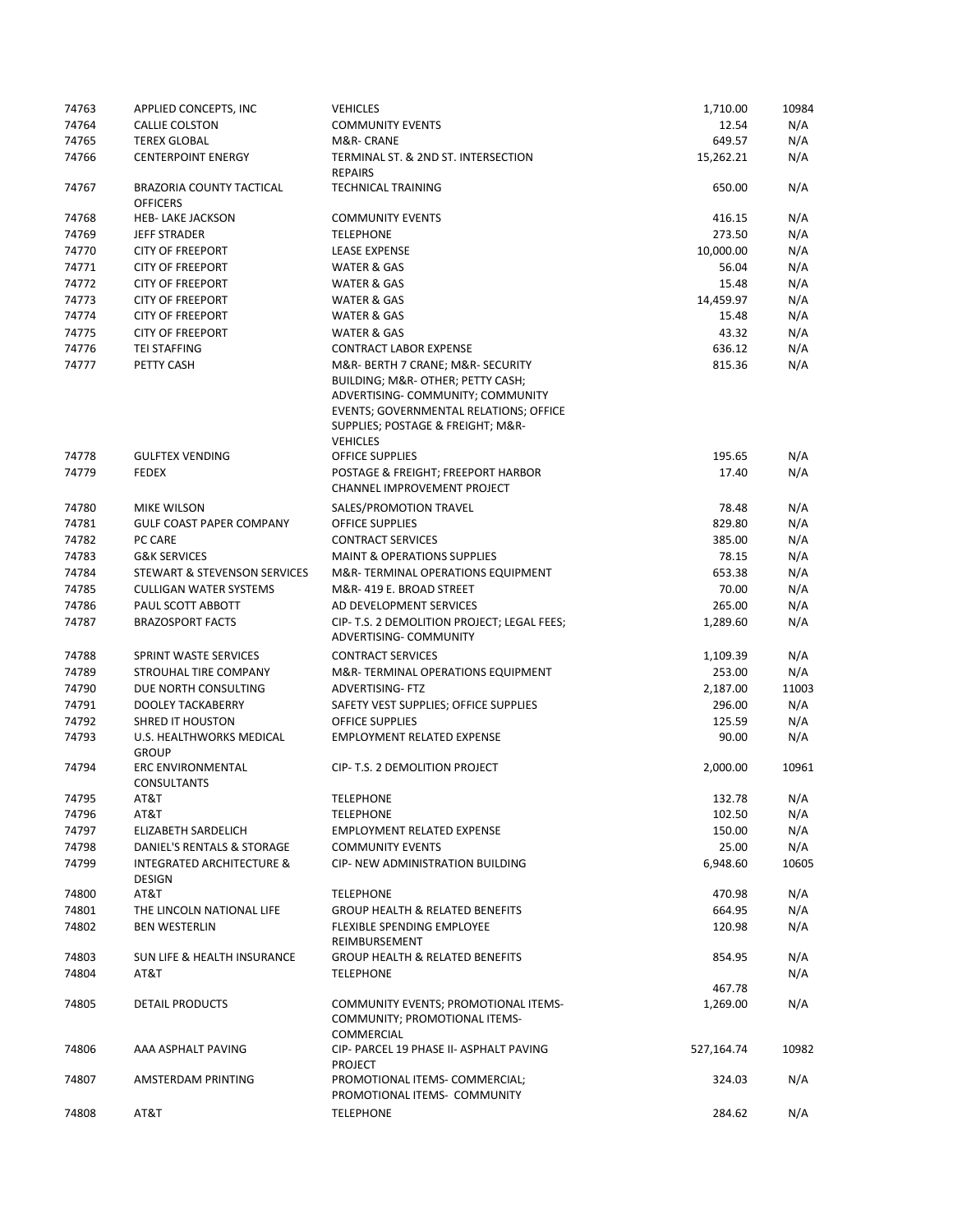| 74809 | <b>MOFFATT &amp; NICHOL</b>          | CIP- DOCKS- VELASCO TERMINAL                       | 223,009.89 | 10725  |
|-------|--------------------------------------|----------------------------------------------------|------------|--------|
| 74810 | <b>BLUECROSS BLUESHIELD OF TEXAS</b> | <b>GROUP HEALTH &amp; RELATED BENEFITS</b>         | 36,074.52  | N/A    |
| 74811 | <b>WELLS FARGO</b>                   | VEHICLES; SALES/ PROMOTION TRAVEL;                 | 9,313.76   | N/A    |
|       |                                      | <b>GOVERNMENTAL RELATIONS; OFFICE</b>              |            |        |
|       |                                      | SUPPLIES; FUEL- SECURITY; DUES &                   |            |        |
|       |                                      | MEMBERSHIPS-ADMINISTRATION; DUES,                  |            |        |
|       |                                      | MEMBERSHIPS & LICENSE FEES;                        |            |        |
|       |                                      | SUBSCRIPTIONS; M&R- GATE 8- GUARD                  |            |        |
|       |                                      |                                                    |            |        |
|       |                                      | BUILDING; M&R- OTHER; M&R- SECURITY<br><b>BOAT</b> |            |        |
| 74812 | <b>GLENN CARLSON</b>                 | SALES/PROMOTION TRAVEL; TELEPHONE                  | 951.03     | N/A    |
| 74813 | PROTECTION 1 SECURITY                | <b>BADGE SUPPLIES</b>                              | 854.00     | N/A    |
|       | SOLUTIONS                            |                                                    |            |        |
| 74814 | SWISHER & SWISHER                    | M&R-OTHER                                          | 660.00     | N/A    |
| 74815 | WILLIAM G. FOX                       | OFFICE SUPPLIES; SALES PROMOTION TRAVEL            | 534.31     | N/A    |
| 74816 |                                      | CIP- DOCKS- VELASCO TERMINAL                       | 6,066.60   | 10615  |
|       | LJA ENGINEERING, INC.                |                                                    |            |        |
| 74817 | <b>SUNSTATES SECURITY</b>            | <b>SECURITY SERVICE FEES</b>                       | 25,001.11  | N/A    |
| 74818 | FMF INCORPORATED                     | <b>CONTRACT LABOR EXPENSE</b>                      | 6,400.00   | 10895  |
| 74819 | SERVICE RADIO                        | M&R- BERTH 7 CRANE                                 | 121.00     | N/A    |
| 74820 | <b>TEXAS STERLING CONSTRUCTION</b>   | <b>CIP- B7 BACKLANDS CONCRETE</b>                  | 371,152.77 | 10759  |
|       |                                      | DEVELOPMENT                                        |            |        |
| 74821 | <b>STERLING STRUCTURES</b>           | CIP- NEW ADMINISTRATION BUILDING                   | 403,823.19 | 10837  |
| 74822 | HDR, INC.                            | FREEPORT HARBOR CHANNEL IMPROVEMENT                | 29,335.27  | 10933; |
|       |                                      | PROJECT; BERTH 2 FLOODWALL                         |            | 10852  |
|       |                                      | MODIFICATION PROJECT                               |            |        |
| 74823 | MIMECAST NORTH AMERICA               | <b>CONTRACT SERVICES</b>                           | 155.75     | N/A    |
| 74824 | <b>CRAWFORD ELECTRIC SUPPLY</b>      | M&R- PARCEL 25; M&R- TERMINAL                      | 15,233.08  | 10988  |
|       |                                      | FACILITIES- OTHER; M&R- BERTH 7 CRANE;             |            |        |
|       |                                      | M&R-TERMINAL OPERATIONS EQUIPMENT                  |            |        |
|       |                                      |                                                    |            |        |
| 74825 | <b>ADHERE CREATIVE</b>               | AD DEVELOPMENT SERVICES                            | 5,037.00   | 10931  |
| 74826 | <b>WAYPOINT BUSINESS STUDIOS</b>     | <b>CONTRACT SERVICES</b>                           | 1,109.85   | 11011  |
| 74827 | UNIVERSITY OF NORTH TEXAS            | <b>TECHNICAL TRAINING</b>                          | 230.00     | N/A    |
| 74828 | <b>JASON MIURA</b>                   | SALES/PROMOTION TRAVEL                             | 141.80     | N/A    |
| 74829 | <b>FREESE &amp; NICHOLS</b>          | CIP- PARCEL 14 RAIL DEVELOPMENT; CIP-              | 165,005.17 | 10847; |
|       |                                      | PARCEL 14 PHASE III- ASPHALT PAVING                |            | 10848  |
|       |                                      | PROJECT; CIP- PARCEL 19 PHASE II ASPHALT           |            |        |
|       |                                      | PAVING PROJECT; CIP-14 FUTURE                      |            |        |
|       |                                      | DEVELOPMENT                                        |            |        |
| 74830 | <b>TEI STAFFING</b>                  | <b>CONTRACT LABOR EXPENSE</b>                      | 1,083.76   | N/A    |
| 74831 | PETTY CASH                           | COMMUNITY EVENTS; OFFICE SUPPLIES                  | 861.58     | N/A    |
| 74832 | SPECIALTIES COMPANY                  | M&R-TERMINAL OPERATIONS EQUIPMENT                  | 82.90      | N/A    |
| 74833 | <b>FEDEX</b>                         | POSTAGE & FREIGHT                                  | 9.98       | N/A    |
| 74834 | <b>DONNIE JOE EVANS</b>              | <b>COMMUNITY EVENTS</b>                            | 68.77      | N/A    |
| 74835 | PATRICK'S ENTERPRISES                | M&R-WAREHOUSE 51; M&R- 2ND ST.                     | 170.00     | N/A    |
|       |                                      | <b>ADMINISTRATION BUILDING</b>                     |            |        |
| 74836 | <b>G&amp;K SERVICES</b>              | <b>MAINT &amp; OPERATIONS SUPPLIES</b>             | 173.58     | 10696  |
| 74837 | STEWART & STEVENSON SERVICES         | M&R-TERMINAL OPERATIONS EQUIPMENT                  | 174.40     | N/A    |
| 74838 | <b>CORNETT PUBLISHING</b>            | <b>ADVERTISING-FTZ</b>                             | 3,000.00   | 10995  |
| 74839 | <b>BRAZORIA COUNTY SEPTIC</b>        | <b>CONTRACT SERVICES</b>                           | 1,253.00   | N/A    |
| 74840 | <b>BRAZOSPORT ROTARY CLUB</b>        | <b>DUES &amp; MEMBERSHIP FEES-</b>                 | 66.00      | N/A    |
|       |                                      | <b>ADMINISTRATION</b>                              |            |        |
| 74841 | EVCO INDUSTRIAL HARDWARE             | M&R- BERTH 7 CRANE                                 | 52.21      | N/A    |
| 74842 | <b>READY REFRESH</b>                 | <b>OFFICE SUPPLIES</b>                             | 220.78     | N/A    |
|       | UNUM LIFE INSURANCE                  | <b>GROUP HEALTH &amp; RELATED BENEFITS</b>         | 715.48     |        |
| 74843 |                                      |                                                    |            | N/A    |
| 74844 | SPRINT WASTE SERVICES                | <b>CONTRACT SERVICES</b>                           | 391.69     | N/A    |
| 74845 | SHERWIN WILLIAMS                     | <b>MAINT &amp; OPERATIONS SUPPLIES</b>             | 19.40      | N/A    |
| 74846 | WEST COLUMBIA CHAMBER OF             | <b>COMMUNITY EVENTS</b>                            | 500.00     | N/A    |
|       | <b>COMMERCE</b>                      |                                                    |            |        |
| 74847 | <b>DOOLEY TACKABERRY</b>             | SAFETY VEST SUPPLIES                               | 339.50     | N/A    |
| 74848 | ASSURANT EMPLOYEE BENEFITS           | <b>GROUP HEALTH &amp; RELATED BENEFITS</b>         | 2,647.93   | N/A    |
| 74849 | <b>JESSE HIBBETTS</b>                | SALES/PROMOTION TRAVEL; AUTOMOBILE                 | 175.27     | N/A    |
|       |                                      | <b>EXPENSE</b>                                     |            |        |
| 74850 | DOYLE & WACHTSTETTER                 | TERMINAL ST. & 2ND ST. INTERSECTION                | 450.00     | 10999  |
|       |                                      | REPAIRS                                            |            |        |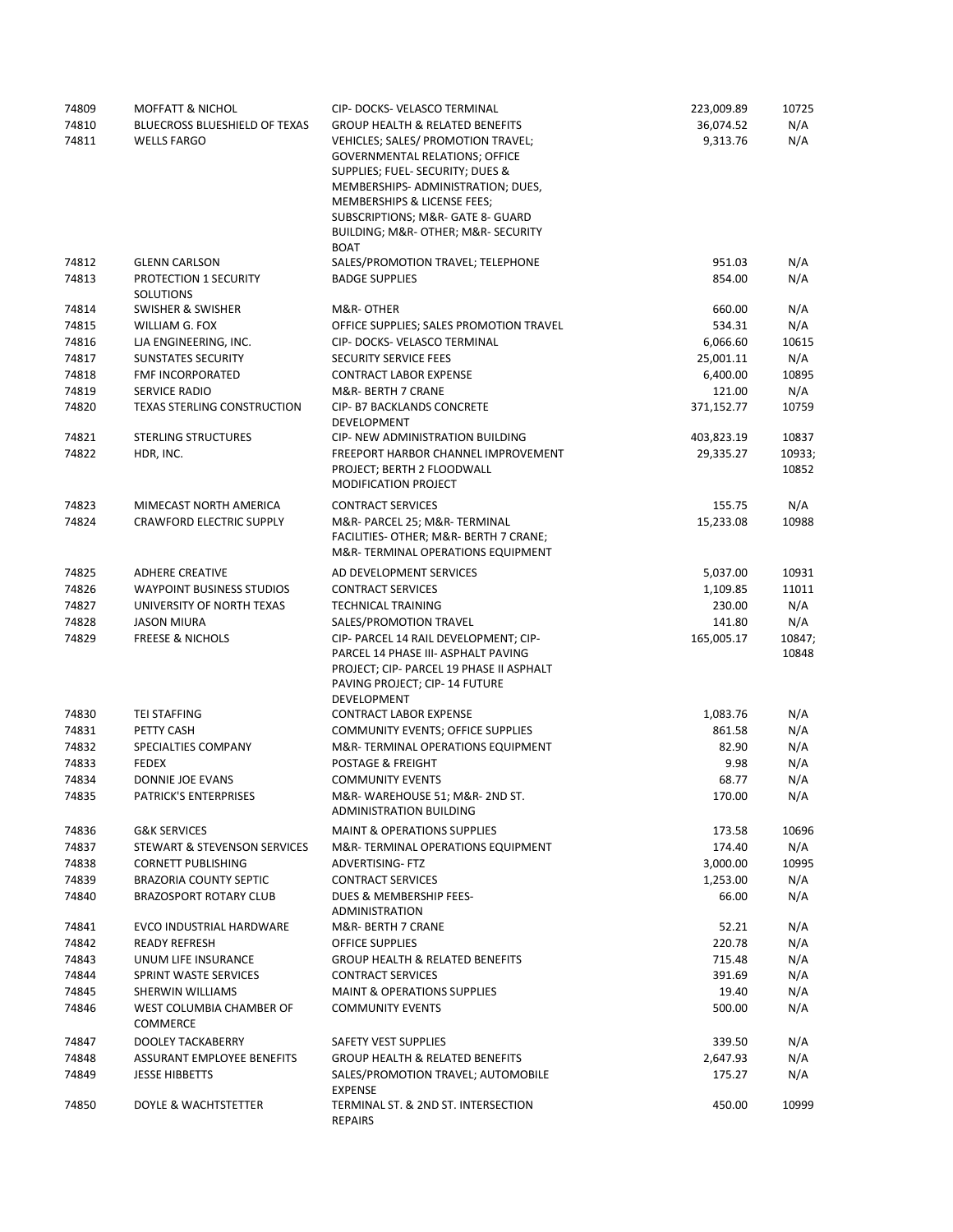| 74851 | WHOLESALE ELECTRIC SUPPLY                     | M&R-TERMINAL FACILITIES- OTHER                                                                                                                                                                                              | 4,459.00  | 10944    |
|-------|-----------------------------------------------|-----------------------------------------------------------------------------------------------------------------------------------------------------------------------------------------------------------------------------|-----------|----------|
| 74852 | PROMOTIONS UNLIMITED                          | PROMOTIONAL ITEMS- COMMERCIAL;<br>PROMOTIONAL ITEMS- COMMUNITY                                                                                                                                                              | 360.16    | N/A      |
| 74853 | <b>COMCAST</b>                                | <b>CONTRACT SERVICES</b>                                                                                                                                                                                                    | 149.76    | N/A      |
| 74854 | AT&T                                          | <b>TELEPHONE</b>                                                                                                                                                                                                            | 304.46    | N/A      |
| 74855 | <b>VERIZON WIRELESS</b>                       | <b>TELEPHONE</b>                                                                                                                                                                                                            | 39.99     | N/A      |
| 74856 | A-1 COMFORT SYSTEMS                           | M&R-WH 51 OFFICE COMPLETION PROJECT                                                                                                                                                                                         | 1,063.40  | N/A      |
| 74857 | RELIANT                                       | <b>ELECTRICITY</b>                                                                                                                                                                                                          | 9,159.54  | N/A      |
| 74858 | <b>SUBURBAN PROPANE</b>                       | <b>FUEL/OIL- GENERAL</b>                                                                                                                                                                                                    | 412.88    | 10865    |
| 74859 | <b>HURT COMPANY</b>                           | FUEL/OIL- GENERAL                                                                                                                                                                                                           | 1,487.04  | 11026    |
| 74860 | <b>COMFORT SUITES</b>                         | <b>FREEPORT HARBOR CHANNEL IMPROVEMENT</b><br><b>PROJECT</b>                                                                                                                                                                | 325.42    | N/A      |
| 74861 | <b>SUNSTATES SECURITY</b>                     | SECURITY SERVICE FEES                                                                                                                                                                                                       | 23,479.92 | N/A      |
| 74862 | <b>FAMILY FITNESS</b>                         | <b>GROUP WELLNESS</b>                                                                                                                                                                                                       | 91.92     | N/A      |
| 74863 | ABB INC., MARINE & PORTS                      | M&R- BERTH 7 CRANE                                                                                                                                                                                                          | 3,820.00  | 10955    |
| 74864 | NICHOLAS MALAMBRI                             | <b>COMMUNITY EVENTS; CIP- NEW</b><br>ADMINISTRATION BUILDING; CIP- DOCKS-<br>BERTH 5 MOORING PROJECT; CIP-VELASCO<br>TERMINAL; CIP- PARCEL 25 ASPHALT PAVING<br>PROJECT; CIP- PARCEL 19 PHASE II- ASPHALT<br>PAVING PROJECT | 284.25    | N/A      |
| 74865 | BAY AREA FIRE & SAFETY                        | M&R-T.S. SPRINKLER SYSTEM; M&R-WH 51<br>SPRINKLER SYSTEM; CIP- T.S. 2 DEMOLITION<br><b>PROJECT</b>                                                                                                                          | 9,321.00  | 11006    |
| 74866 | SHEY- HARDING ASSOCIATES                      | <b>EMPLOYMENT RELATED EXPENSE</b>                                                                                                                                                                                           | 20,661.82 | 10887    |
| 74867 | <b>CRAWFORD ELECTRIC SUPPLY</b>               | M&R-DOCKS BERTH 7- VT; MAINT &<br><b>OPERATIONS SUPPLIES</b>                                                                                                                                                                | 142.94    | N/A      |
| 74868 | DIANNA KILE                                   | GOVERNMENTAL RELATIONS; TECHNICAL<br>TRAINING; COMMUNITY EVENTS;<br>SALES/PROMOTION TRAVEL                                                                                                                                  | 365.13    | N/A      |
| 74869 | <b>WAYPOINT BUSINESS SOLUTIONS</b>            | FURNITURE & EQUIPMENT PURCHASE <<br>\$5,000.00; COMPUTER EQUIPMENT                                                                                                                                                          | 68,337.84 | 11017    |
| 74870 | JOHN T. JAKUBIK & ASSOCIATES                  | <b>SURVEY FEES</b>                                                                                                                                                                                                          | 14,860.00 | 10985    |
| 74871 | <b>CALLIE COLSTON</b>                         | <b>OFFICE SUPPLIES</b>                                                                                                                                                                                                      | 86.10     | N/A      |
| 74872 | <b>JASON MIURA</b>                            | SALES/PROMOTION TRAVEL; OFFICE SUPPLIES                                                                                                                                                                                     | 236.55    | N/A      |
| 51271 | RAVI K. SINGHANIA                             | <b>COMMISSION FEES- OCTOBER</b>                                                                                                                                                                                             | 920.00    | N/A      |
| 51272 | <b>BILL J. TERRY</b>                          | <b>COMMISSION FEES- OCTOBER</b>                                                                                                                                                                                             | 865.00    | N/A      |
| 51273 | PAUL A. KRESTA                                | <b>COMMISSION FEES- OCTOBER</b>                                                                                                                                                                                             | 895.00    | N/A      |
| 51274 | JOHN HOSS                                     | <b>COMMISSION FEES- OCTOBER</b>                                                                                                                                                                                             | 865.00    | N/A      |
| 51275 | <b>SHANE PIRTLE</b>                           | <b>COMMISSION FEES- OCTOBER</b>                                                                                                                                                                                             | 865.00    | N/A      |
| 51276 | <b>RUDY SANTOS</b>                            | <b>COMMISSION FEES- OCTOBER</b>                                                                                                                                                                                             | 865.00    | N/A      |
|       | PORT FREEPORT OPERATIONS ACCOUNT EXPENDITURES |                                                                                                                                                                                                                             |           |          |
|       |                                               |                                                                                                                                                                                                                             |           | Purchase |

|       |                                |                 |              | гигсназс |
|-------|--------------------------------|-----------------|--------------|----------|
| Check |                                |                 |              | Order    |
| No.   | То                             | For             | Amount       | Number   |
| 265   | <b>CHASE EQUIPMENT FINANCE</b> | EQUIPMENT LEASE | 1,594,940.45 | N/A      |
| 266   | <b>STEWART TITLE</b>           | CIP- OTHER      | 45.451.40    | N/A      |

## PORT FREEPORT WIRE TRANSFERS

| Document |                                                       | For                                                       |                                                                              |            | Purchase<br>Order<br>Number |
|----------|-------------------------------------------------------|-----------------------------------------------------------|------------------------------------------------------------------------------|------------|-----------------------------|
| No.      | To                                                    |                                                           | Account                                                                      | Amount     |                             |
| 5113     | TEXPOOL 2013A SENIOR LIEN DEBT<br><b>SERVICE FUND</b> | TRANSFER TO 2013A SENIOR LIEN DEBT<br><b>SERVICE FUND</b> | <b>TEXAS GULF</b><br><b>BANK PORT</b><br><b>OPERATIONS</b><br><b>ACCOUNT</b> | 232,255.00 | <b>NA</b>                   |
| 5114     | TEXPOOL I&S - 2006 SERIES                             | <b>TRANSFER TO I&amp;S</b>                                | <b>TEXAS GULF</b><br><b>BANK PORT</b><br><b>OPERATIONS</b><br><b>ACCOUNT</b> | 3,790.96   | <b>NA</b>                   |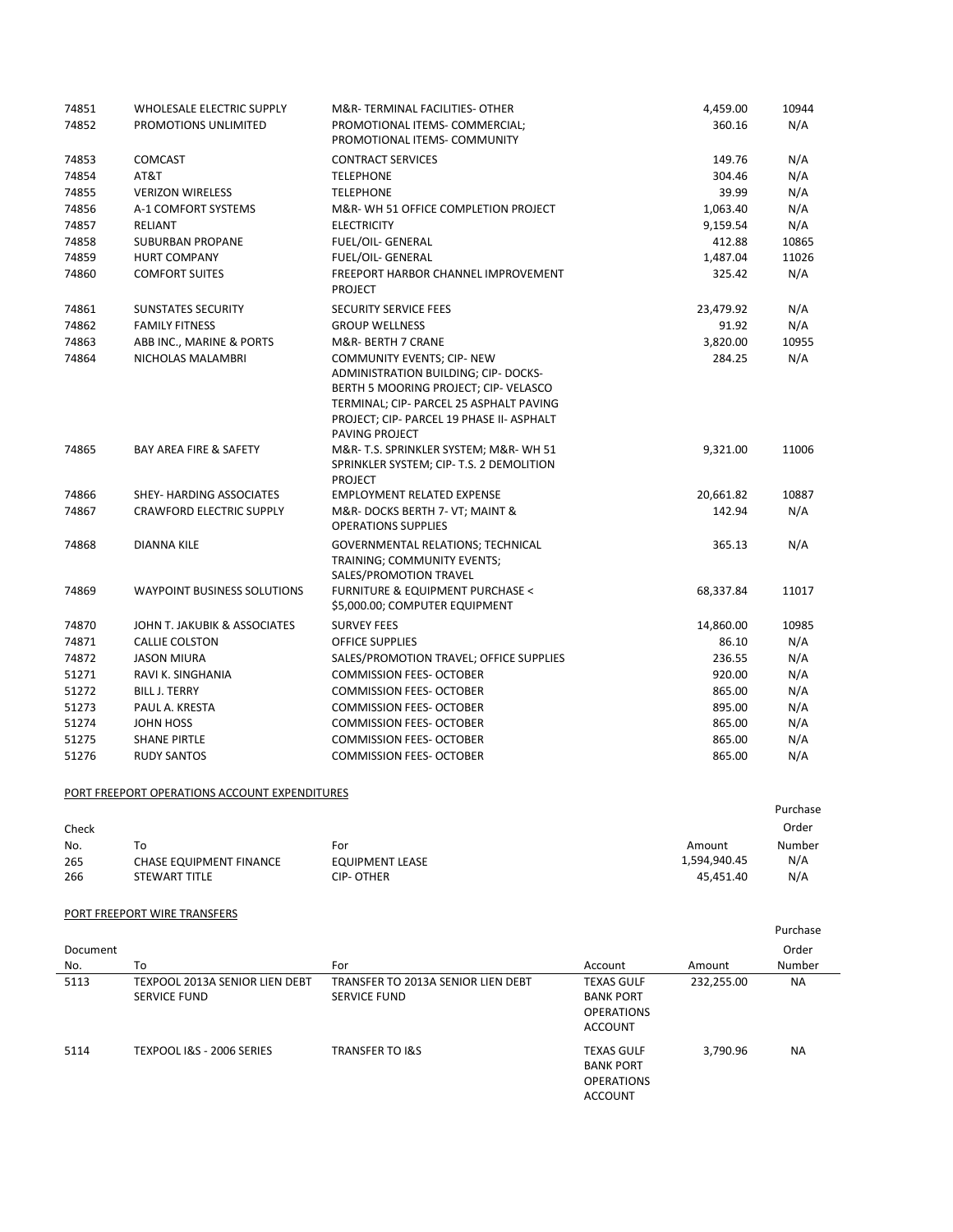| 5115 | <b>TEXPOOL CAPITAL NOTE DEBT</b><br><b>SERVICE</b> | TRANSFER TO CAPITAL LEASE FOR DEBT<br><b>SERVICE</b>         | <b>TEXPOOL</b><br><b>PORT</b><br><b>OPERATIONS</b>                                             | 132,911.70   | <b>NA</b> |
|------|----------------------------------------------------|--------------------------------------------------------------|------------------------------------------------------------------------------------------------|--------------|-----------|
| 5116 | <b>TEXAS GULF BANK PAYROLL</b><br><b>ACCOUNT</b>   | TRANSFER FOR PAYROLL 9/03/2015                               | <b>ACCOUNT</b><br><b>TEXAS GULF</b><br><b>BANK PORT</b><br><b>OPERATIONS</b><br><b>ACCOUNT</b> | 102,639.49   | <b>NA</b> |
| 5117 | <b>MASS MUTUAL RETIREMENT</b>                      | TRANSFER OF EMPLOYEE RETIREMENT PLAN<br><b>LOAN PAYMENTS</b> | <b>TEXAS GULF</b><br><b>BANK</b><br>PAYROLL<br>ACCOUNT                                         | 1,238.82     | <b>NA</b> |
| 5118 | <b>TEXAS GULF BANK PORT</b><br>OPERATIONS ACCOUNT  | TRANSFER FOR ACCOUNTS PAYABLE                                | <b>TEXPOOL</b><br><b>PORT</b><br><b>OPERATIONS</b><br><b>ACCOUNT</b>                           | 400,000.00   | <b>NA</b> |
| 5119 | <b>TEXAS GULF BANK ACCOUNTS</b><br><b>PAYABLE</b>  | TRANSFER FOR ACCOUNTS PAYABLE                                | <b>TEXAS GULF</b><br><b>BANK PORT</b><br><b>OPERATIONS</b><br><b>ACCOUNT</b>                   | 588,015.27   | <b>NA</b> |
| 5120 | <b>TEXAS GULF BANK ACCOUNTS</b><br>PAYABLE         | TRANSFER FOR ACCOUNTS PAYABLE                                | <b>TEXAS GULF</b><br><b>BANK PORT</b><br><b>OPERATIONS</b><br><b>ACCOUNT</b>                   | 354,835.22   | <b>NA</b> |
| 5121 | <b>TEXPOOL PORT OPERATIONS</b><br><b>ACCOUNT</b>   | TRANSFER FOR CAPITAL LEASE DEBT SERVICE<br><b>PAYMENT</b>    | <b>TEXPOOL</b><br>CAPITAL<br><b>NOTE DEBT</b><br><b>SERVICE</b>                                | 1,594,940.45 | <b>NA</b> |
| 5122 | <b>TEXAS GULF BANK PORT</b><br>OPERATIONS ACCOUNT  | TRANSFER FOR CAPITAL LEASE PAYMENT                           | <b>TEXPOOL</b><br><b>PORT</b><br><b>OPERATIONS</b><br><b>ACCOUNT</b>                           | 1,594,940.45 | <b>NA</b> |
| 5123 | <b>TEXAS GULF BANK PAYROLL</b><br><b>ACCOUNT</b>   | TRANSFER FOR PAYROLL 9/17/2015                               | <b>TEXAS GULF</b><br><b>BANK PORT</b><br><b>OPERATIONS</b><br><b>ACCOUNT</b>                   | 113,892.13   | <b>NA</b> |
| 5124 | <b>TEXAS GULF BANK ACCOUNTS</b><br>PAYABLE         | TRANSFER FOR ACCOUNTS PAYABLE                                | <b>TEXAS GULF</b><br><b>BANK PORT</b><br><b>OPERATIONS</b><br><b>ACCOUNT</b>                   | 244,454.49   | <b>NA</b> |
| 5125 | MASS MUTUAL RETIREMENT                             | TRANSFER OF EMPLOYEE 457 PLAN<br><b>CONTRIBUTIONS</b>        | <b>TEXAS GULF</b><br><b>BANK</b><br>PAYROLL<br>ACCOUNT                                         | 10,289.76    | <b>NA</b> |
| 5126 | MASS MUTUAL RETIREMENT                             | TRANSFER OF EMPLOYEE RETIREMENT PLAN<br><b>LOAN PAYMENTS</b> | <b>TEXAS GULF</b><br><b>BANK</b><br>PAYROLL<br>ACCOUNT                                         | 1,238.82     | NA        |
| 5128 | <b>TEXAS GULF BANK PAYROLL</b><br><b>ACCOUNT</b>   | TRANSFER FOR EMPLOYER MATCHING<br>RETIREMENT CONTRIBUTION    | <b>TEXAS GULF</b><br><b>BANK PORT</b><br><b>OPERATIONS</b><br>ACCOUNT                          | 10,222.27    | NA        |
| 5129 | <b>MASS MUTUAL RETIREMENT</b>                      | TRANSFER OF EMPLOYER MATCHING 457<br>PLAN CONTRIBUTIONS      | <b>TEXAS GULF</b><br>BANK<br>PAYROLL<br>ACCOUNT                                                | 10,222.27    | NA        |
| 5130 | <b>TEXAS GULF BANK PORT</b><br>OPERATIONS ACCOUNT  | TRANSFER FOR ACCOUNTS PAYABLE                                | TEXPOOL<br>PORT<br><b>OPERATIONS</b><br>ACCOUNT                                                | 1,100,000.00 | NA        |
| 5131 | <b>TEXAS GULF BANK ACCOUNTS</b><br>PAYABLE         | TRANSFER FOR ACCOUNTS PAYABLE                                | <b>TEXAS GULF</b><br><b>BANK PORT</b><br><b>OPERATIONS</b><br>ACCOUNT                          | 1,716,492.20 | NA        |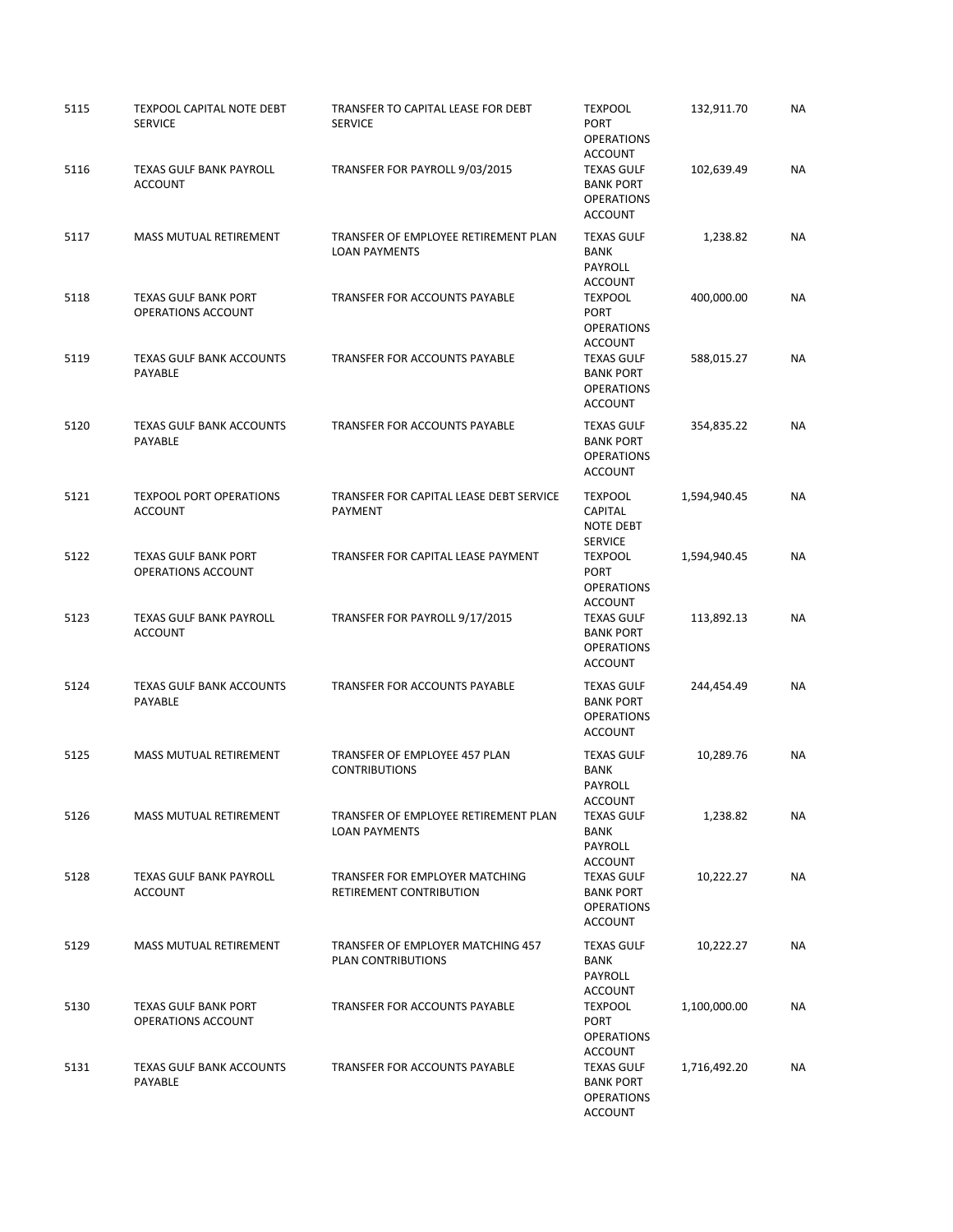| 5132             | <b>TEXPOOL PORT OPERATIONS</b><br><b>ACCOUNT</b> | TRANSFER FOR REIMBURSEMENT<br><b>RESOLUTION</b>              | <b>TEXPOOL</b><br>2015A<br><b>PROJECT</b><br><b>FUND</b>                     | 27,691,833.81 | <b>NA</b>       |
|------------------|--------------------------------------------------|--------------------------------------------------------------|------------------------------------------------------------------------------|---------------|-----------------|
| 5133             | TEXPOOL I&S - 2006 SERIES                        | <b>TRANSFER TO I&amp;S</b>                                   | <b>TEXAS GULF</b><br><b>BANK PORT</b><br><b>OPERATIONS</b><br><b>ACCOUNT</b> | 2,731.21      | <b>NA</b>       |
| 5134             | TEXAS GULF BANK PAYROLL<br><b>ACCOUNT</b>        | TRANSFER FOR PAYROLL 10/01/2015                              | <b>TEXAS GULF</b><br><b>BANK PORT</b><br><b>OPERATIONS</b><br><b>ACCOUNT</b> | 109,398.64    | <b>NA</b>       |
| 5135             | <b>MASS MUTUAL RETIREMENT</b>                    | TRANSFER OF EMPLOYEE RETIREMENT PLAN<br><b>LOAN PAYMENTS</b> | <b>TEXAS GULF</b><br><b>BANK</b><br>PAYROLL<br><b>ACCOUNT</b>                | 1,238.82      | <b>NA</b>       |
| 5136             | <b>TEXAS GULF BANK ACCOUNTS</b><br>PAYABLE       | TRANSFER FOR ACCOUNTS PAYABLE                                | <b>TEXAS GULF</b><br><b>BANK PORT</b><br><b>OPERATIONS</b><br><b>ACCOUNT</b> | 56,178.12     | <b>NA</b>       |
| 5137             | <b>TEXAS GULF BANK ACCOUNTS</b><br>PAYABLE       | TRANSFER FOR ACCOUNTS PAYABLE                                | <b>TEXAS GULF</b><br><b>BANK PORT</b><br><b>OPERATIONS</b><br><b>ACCOUNT</b> | 280,732.40    | <b>NA</b>       |
|                  | PORT FREEPORT PAYROLL ACCOUNT EXPENDITURES       |                                                              |                                                                              |               |                 |
|                  |                                                  |                                                              |                                                                              |               | Purchase        |
| Description/Date |                                                  |                                                              |                                                                              | Amount        | Order<br>Number |
| ADP              | 9/3/2015                                         |                                                              |                                                                              | 94,391.79     | N/A             |
| ADP              | 9/17/2015                                        |                                                              |                                                                              | 107,461.02    | N/A             |

A motion was made by Commissioner Terry to approve the disbursements. The motion was seconded by Commissioner Santos with all Commissioners present voting in favor of the motion.

- 7. Reports from Executive Staff:
	- A. Receive report from Executive Port Director/CEO on activities and matters related to administrative affairs. Port tenant updates, USCOE, rail issues, AAPA Committees, leases, contracts, upcoming Port and civic events and other related administrative affairs.

Mr. Carlson reported on the Port Freeport Golf Tournament held earlier in the week stating 38 teams participated this year helping to raise approximately \$31,000 for Texas Port Ministry. The dinner for Hoegh will be held November  $18<sup>th</sup>$  with the guest list including all the major OEM manufacturers in North America as well the high and heavy customers.

B. Receive report from Chief Financial Officer on monthly activity and matters related to financial results, investments, insurance, leases, real property matters and other related administrative affairs.

Mr. Carlson stated that Finance has no report to submit. They are still working on closing out fiscal year 2015 and will have a report at the next board meeting.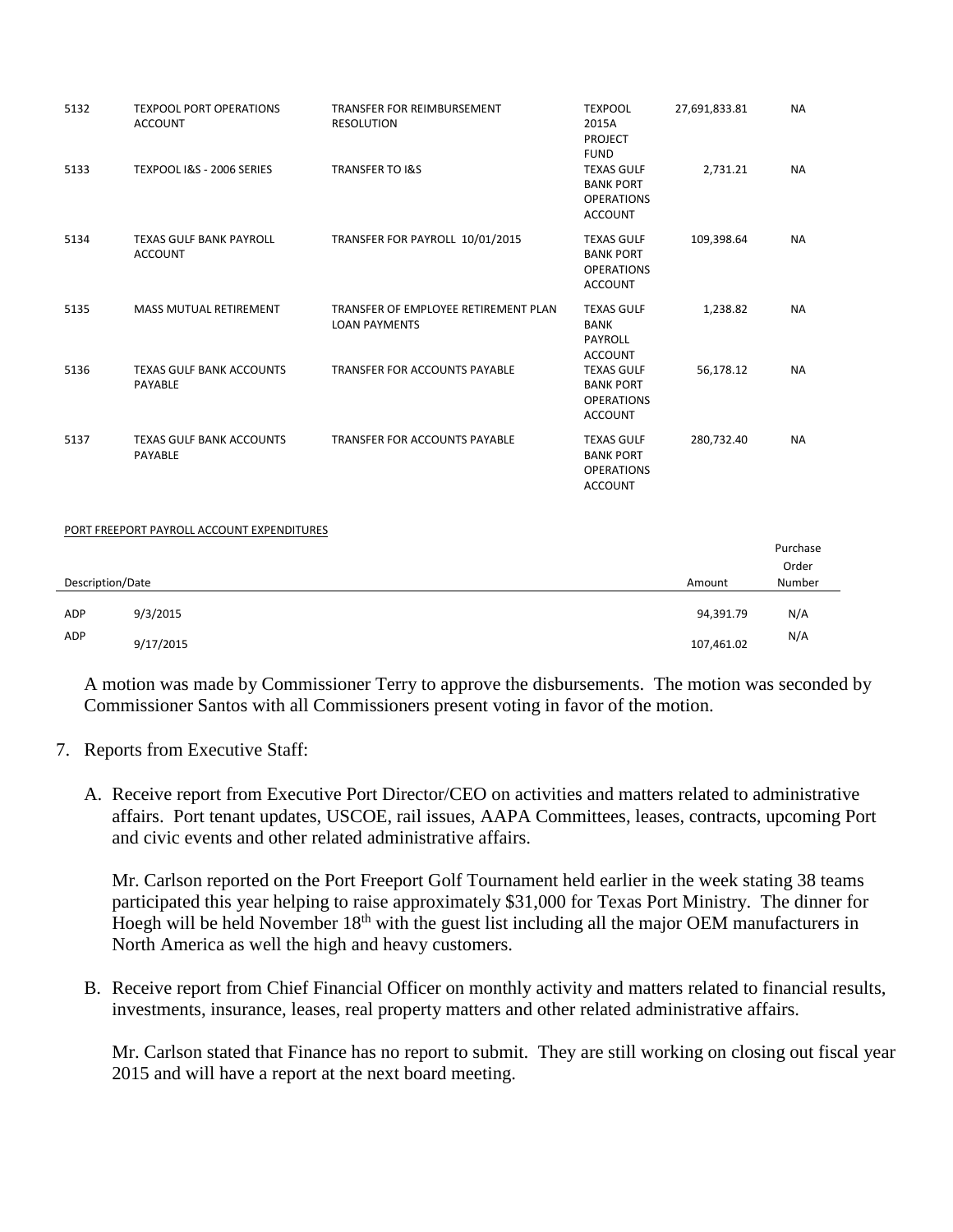C. Receive report from Director of Engineering on activities and matters related to Freeport Harbor Federal Channel, capital projects and other projects, Hydrographic Report and other related facility engineering matters.

Mr. Hull submitted a written report to the Board.

D. Receive report from Director of Operations on activities and matters related to operations, vessel activity, tonnage and other related port operation matters.

Mr. Durel gave a quick update to the Board on Hoegh stating that this year alone, they have had 14 vessels. Those vessels have accounted for 13,141 vehicles, 293 pieces of high and heavy and 511 pieces of static cargo. They are expecting the end of the calendar year to pick up because GM is moving a lot of equipment over November/December. He also reported on a presentation and tour he gave to a group of students from Texas A&M.

E. Receive report from Director of Protective Services on matters related to safety meetings/injury report, security meetings, EMS update and other related safety, security and environmental matters.

In addition to his report, Mr. Hogan stated that Gate 4 has been manual since Hoegh began coming through that gate. It has been updated and is now badge read which increase the efficiency and the speed of going through that gate. They have also separated the low and high readers so statistics can be tracked on trucks vs personal vehicles.

F. Receive report from Director of Business & Economic Development on activities and matters related to industry meetings and Port presentations, Port events, and other related trade development or community relation matters.

Mr. Miura reported attending the 30<sup>th</sup> Anniversary for Mediterranean Shipping Company in New York where he had the opportunity to meet several executives with MSC. He also reported that MSC is extremely happy with the growth they have experienced in Port Freeport as well as the increase productivity by Freeport Terminals and look forward to a mutually beneficial relationship with Port Freeport. He also reported on meetings with Formosa Plastics and LyondellBasell held earlier in the week.

G. Receive report Director of External/Governmental Affairs on activities ad matters related to federal, state and local governmental affairs, Port tenant updates, USCOE, rail issues, HGAC/TPC, Committees, upcoming Port and civic events and other related governmental affairs.

Ms. Kile submitted a written report to the Board.

8. Receive report from Commissioners on matters related to meetings and conferences attended, Port presentations and other related Port Commission matters.

Commissioner Hoss reported on his attendance in the weekly teleconference with the Corps of Engineers. Commissioner Santos reported attending the Breakbulk Conference. Commissioner Singhania commended staff for their work on the Seth Williams Benefit as well as the Port Golf Tournament held Monday.

9. Public Comment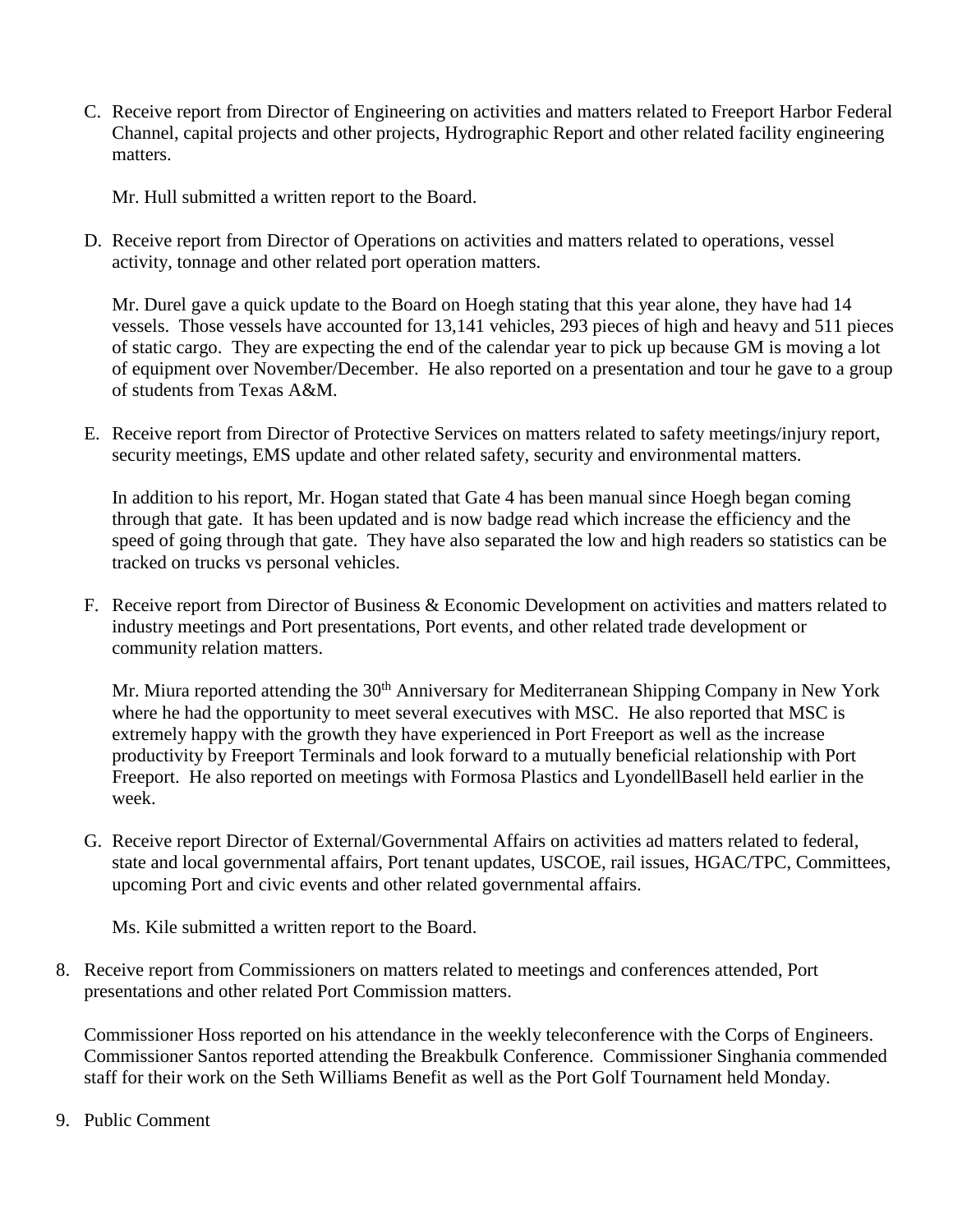There were no comments from the public.

10. Receive presentation & update from Adhere regarding the new Port Freeport website.

Mr. Daniel Vaez and Ms. Earl David with Adhere gave a brief presentation on the new website to give the Board a view of the approved new home page design as well as an update on progress, timelines and what's next.

11. Approval of a Letter of Engagement with SoftResources for consulting services for Enterprise Resource Planning selection.

Ms. Campus explained that SoftResources has been used in the past for the existing software in place today. She asking for approval to engage their services once again to research and make a recommendation for new turnkey solution in finance. They will visit with all departments to get an idea what is needed for the Port, then research different companies to see who can provide the best services. This process will take approximately 6-8 months. Ms. Campus recommends approval of SoftResources proposal of \$50,000.

A motion was made by Commissioner Terry to approve the letter. The motion was seconded by Commissioner Kresta with all Commissioners present voting in favor of the motion.

12. Award of Contract for the Terminal Street and 2<sup>nd</sup> Street Intersection Improvements.

This item was tabled for further consideration.

13. Approval of a Professional Services Agreement for the Extension of Fiber Optics Network Infrastructure Project.

Mr. Booth stated that the Port needs to extend fiber optics infrastructure to Parcel 14 and 19 and extended to the new administration building and other places in the Port due to the growth we are seeing and in preparation to the growth that is coming. Qualifications for Hurst Technologies, Corp. have been reviewed and has been determined they are the most qualified to assist in the design of this expansion. Hurst would assist in the bid package as well as obtaining TxDOT and VDD permits and topographic surveys as needed to route the cables. Mr. Booth recommends approval of this agreement in the amount of \$210,161.00.

A motion was made by Commissioner Pirtle to approve the agreement. The motion was seconded by Commissioner Hoss with all Commissioners present voting in favor of the motion.

14. Approval of Professional Services Agreement for the Freeport Harbor Channel Improvement Project GRR engineering related report work.

Mr. Booth explained that this agreement tasks the engineering portion of the GRR which include developing 10% design drawings for up to 3 channel improvement alternatives, costs of each, dredging volumes and anticipated 50 year maintenance cost for each alternative. The Corps team has reviewed the scope of work and determined it acceptable. Mr. Booth recommends approval of this agreement to HDR, Inc. in the amount of \$302,400.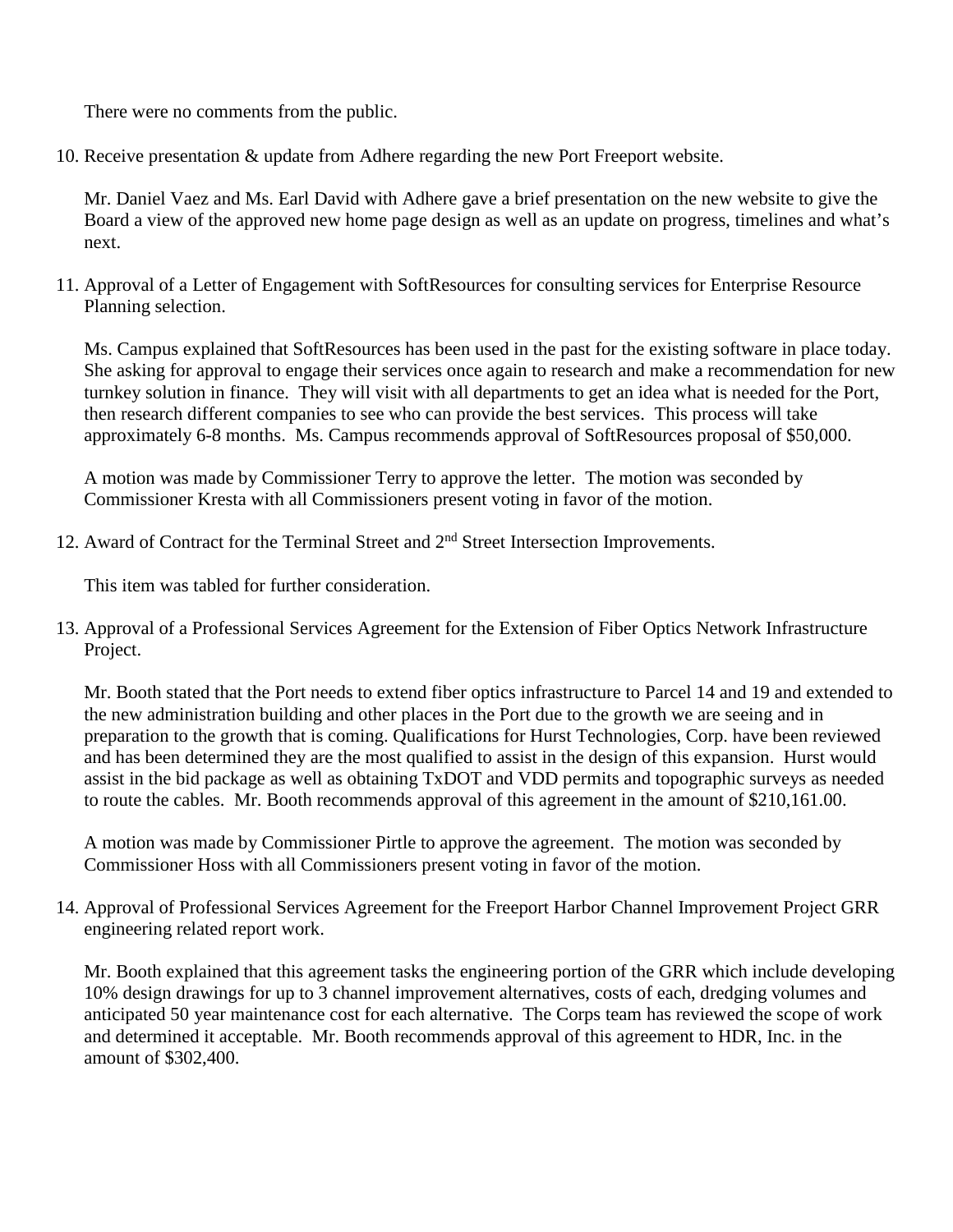A motion was made by Commissioner Hoss to approve the agreement. The motion was seconded by Commissioner Santos with all Commissioners present voting in favor of the motion.

15. Approval of a Professional Services Agreement for the Freeport Harbor Channel Improvement Project GRR environmental related report work.

Mr. Booth stated that this agreement with HDR, Inc. tasks the environmental portion which will include updating the Environmental Impact Statement, preparing the required integrated District Quality Control, Agency Technical review, update the DMMP, HTRW review and air conformity determination. The Corps team has reviewed the scope of work and determined it acceptable. Mr. Booth recommends approval of this agreement in the amount of \$200,000.

A motion was made by Commissioner Hoss to approve the agreement. The motion was seconded by Commissioner Pirtle with all Commissioners present voting in favor of the motion.

16. Adoption of a Resolution approving the application for tax abatement of The Dow Chemical Company for property located in The Dow Chemical Company Reinvestment Zone No. 20, approving Tax Abatement Agreement on the same terms and conditions as granted to The Dow Chemical Company by Brazoria County and authorizing Chairman and Secretary to execute said agreement.

The Dow Chemical Company withdrew their application, therefore no action was taken for this item.

17. Adoption of a Resolution authorizing execution of a Modification to Tax Abatement Agreement between Port Freeport and BASF Corporation.

Mr. Strader explained that BASF has submitted a modification to a tax abatement agreement previously approved by the Port in February of 2014. BASF has progressed with the project but has uncovered several errors in surveys that require adjustments to their boundary line. They also want to request permission to assign tax abatement to several companies they are working with. In short, this will included the creation of Praxair, Inc. Reinvestment Zone No. 1, correcting survey errors in the City of Freeport Reinvestment Zone, correcting survey errors in the BASF Reinvestment Zone No. 14 and including BASF Reinvestment Zone No. 15 as well as the assignment to a group of companies that include Yara, Praxair, Freeport Ammonia with BASF remaining under the same obligations as assignees to ensure the tax guidelines are met. Mr. Strader recommends approval of this modification.

A motion was made by Commissioner Santos to approve the resolution. The motion was seconded by Commissioner Kresta with all Commissioners present voting in favor of the motion and Commissioner Singhania abstaining.

18. Adoption of a Resolution creating a reserve for Capital Improvements.

Mr. Strader explained that this request came about during the budget process discussions to create a capital reserve. This would establish a fund that the Commission would commit to each fiscal year an amount equal to the M&O portion of tax levy. The Commission will review this reserve each year and determine the amount of contributions as well as the use of funds. Mr. Strader recommends approval of the resolution.

A motion was made by Commissioner Terry to approve the resolution. The motion was seconded by Commissioner Kresta with all Commissioners present voting in favor of the motion.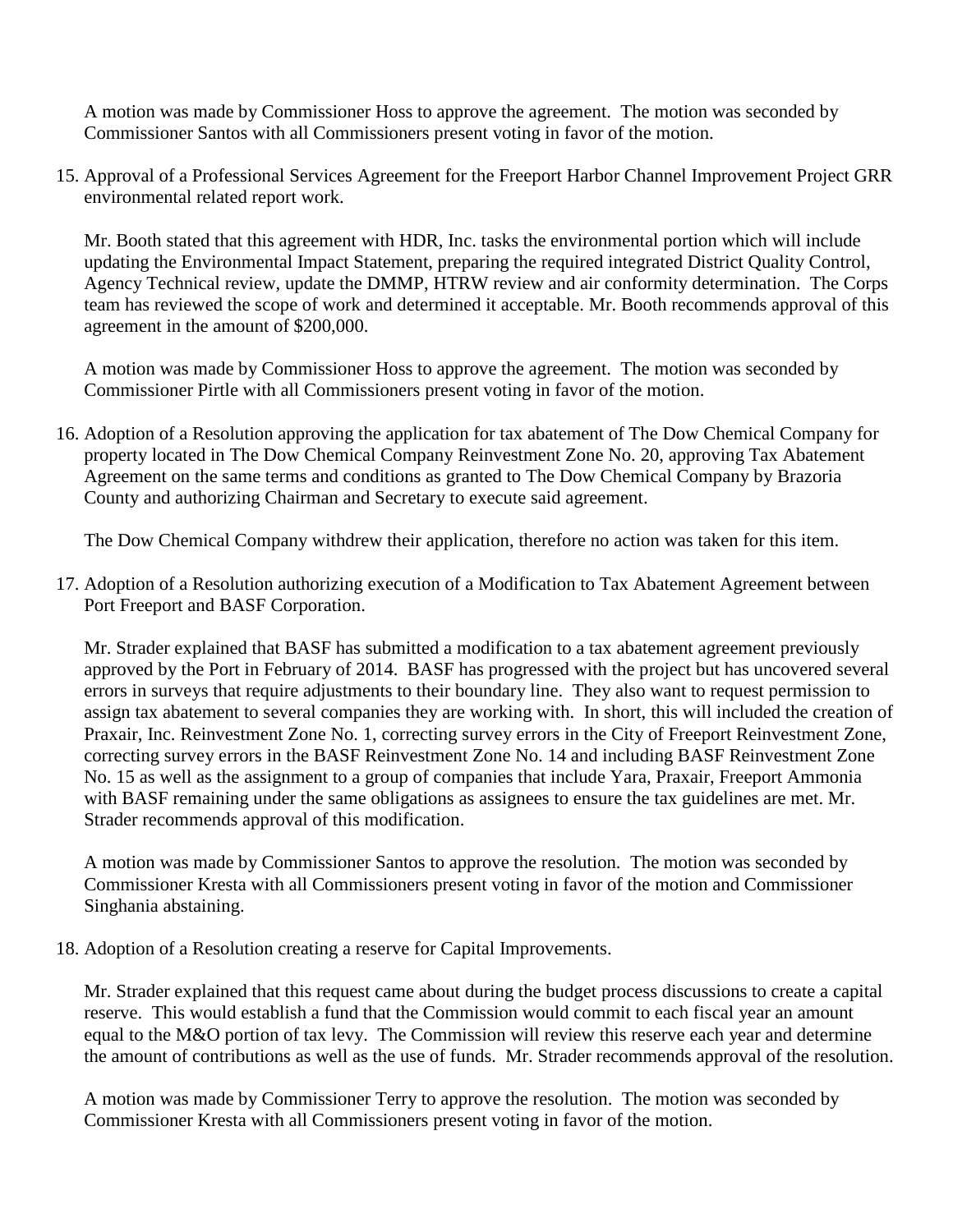19. Approval of a Memorandum of Understanding with the Department of the Army for work provided or performed prior to execution of a Project Partnership Agreement for Freeport Harbor Channel Improvement Project.

This in-kind MOU will allow the Port to receive credit for the work-in-kind performed prior to the agreement for the FHCIP. The Corps has approved the execution of this MOU to be signed by Mr. Carlson and Colonel Pannell. Peter Nemeth has also reviewed the document and recommends approval.

A motion was made by Commissioner Terry to approve the agreement. The motion was seconded by Commissioner Hoss with all Commissioners present voting in favor of the motion.

20. Approval of a proposed timeline of the Harbor Safety & Security Program supported by an amendment to the FY 2015/2016 Budget.

Mr. Hogan explained that the timeline submitted covers 2016 and 2017 for the Harbor Safety Program. 2016 focuses on the structure, Mutual Aid Agreements and basic training for first responders and staff. There will also be request for additional minimal equipment. 2017 focuses on the equipment, resources and infrastructure needed to move forward. At this time, Mr. Hogan is asking for approval of the timeline as well as \$80,000 to move forward with implementation. Before proceeding with the next phase of the timeline, an education workshop will be held for the Port Commission.

A motion was made by Commissioner Kresta to approve timeline and \$80,000. The motion was seconded by Commissioner Pirtle with all Commissioners present voting in favor of the motion.

21. Approval of a revised Port Freeport travel policy.

This item was tabled for further review.

22. Approval of cell phone reimbursement for Commissioners.

Ms. Campus explained this request came about during the budget process to include a cell phone reimbursement program for the Commissioners of \$75 a month each. This was included in the budget but formal approval is required to begin the process.

A motion was made by Commissioner Terry to approve a monthly cell phone reimbursement in the amount of \$75.00 effective October 1st. The motion was seconded by Commissioner Kresta with all Commissioners present voting in favor of the motion.

- 23. EXECUTIVE SESSION in accordance with Subchapter D of the Open Meetings Act, Texas Government Code Section 551.001, et. seq., to review and consider the following:
	- A. Under authority of Section 551.071 for discussion with attorney regarding:
		- 1. Discussion regarding appointment of Port Freeport representative to Brazoria Fort Bend Rail District.
	- B. Under authority of Sections 551.071 and 551.072 for discussion regarding: